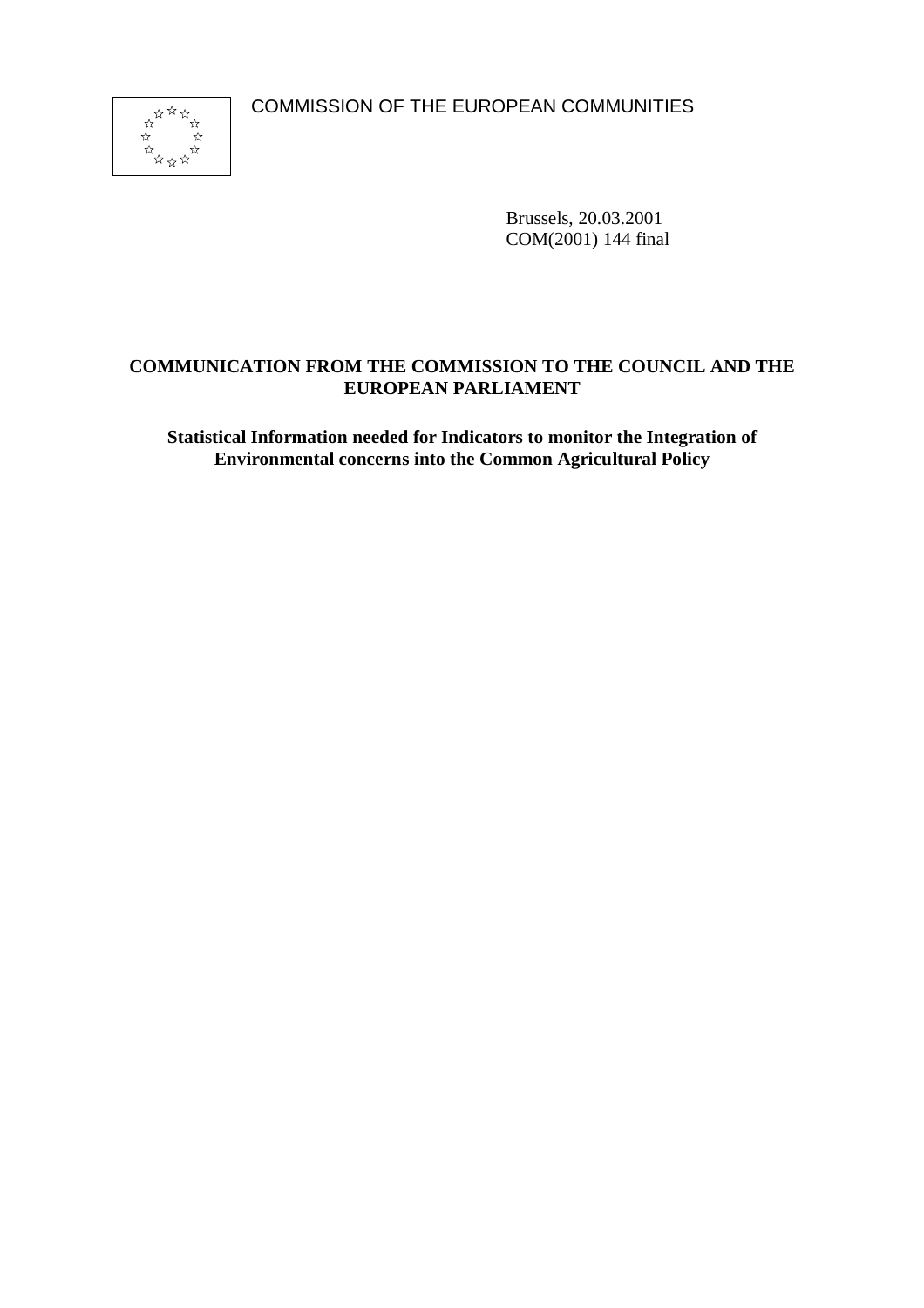## **COMMUNICATION FROM THE COMMISSION TO THE COUNCIL AND THE EUROPEAN PARLIAMENT**

# **Statistical Information needed for Indicators to monitor the Integration of Environmental concerns into the Common Agricultural Policy**

### **1. THE MANDATE**

Successive European Councils<sup>1</sup> have reaffirmed a commitment to integrate the environment into all Community policies and to ensure that these policies contribute to sustainable development. A Commission Communication to the Council and the European Parliament, COM (2000) 20 "Indicators for the Integration of Environmental Concerns into the Common Agricultural Policy", presented the context within which indicators are being developed to monitor the effectiveness of the strategy to integrate environmental concerns into agricultural and rural policies within the EU. The report emphasised the need for appropriate and reliable statistical information on which to base these indicators and (in section 4.2) gave a commitment to prepare a further Communication dealing with this topic.

The present document has been prepared in response to this commitment. It will not repeat the in-depth discussion of the previous Communication and in the Council Strategy adopted in November 1999, nor will it deal with sustainability, as the Commission will produce a separate Communication specifically on sustainable agriculture. The consequences for environmental concerns outside the Union, and particularly in developing countries, go beyond the scope of this Communication and are not dealt with here. The present text focuses on the data needed to compile the indicators already identified in COM(2000) 20, and the steps envisaged to supply that data. As with all Commission activities, the success of these steps will depend on commitment and resources not only within the Commission, but also within Member States who are the principal partners of the Commission in the European Statistical System.

The European Parliament and the Council are invited to consider the proposals presented in this communication and to give a mandate to the Commission to pursue work in this area.

<sup>&</sup>lt;sup>1</sup> The European Council at Cardiff in June 1998 invited all relevant formations of the Council to establish their own strategies for giving effect to environmental integration and sustainable development within their respective policy areas. It invited among others the Agriculture Council to start this process. The European Council in Vienna in December 1998 reaffirmed the commitment to integrate the environment and sustainable development into all Community policies.. The Agriculture Council was invited to continue its work with a view to submitting a comprehensive strategy, including a timetable for further measures and a set of indicators, to the Helsinki European Council. The European Council in Cologne in June 1999 took the process further and the European Council in Helsinki (December 1999) called for the submission to the European Council in June 2001 of comprehensive strategies including a timetable for further measures and a set of indicators for the main sectors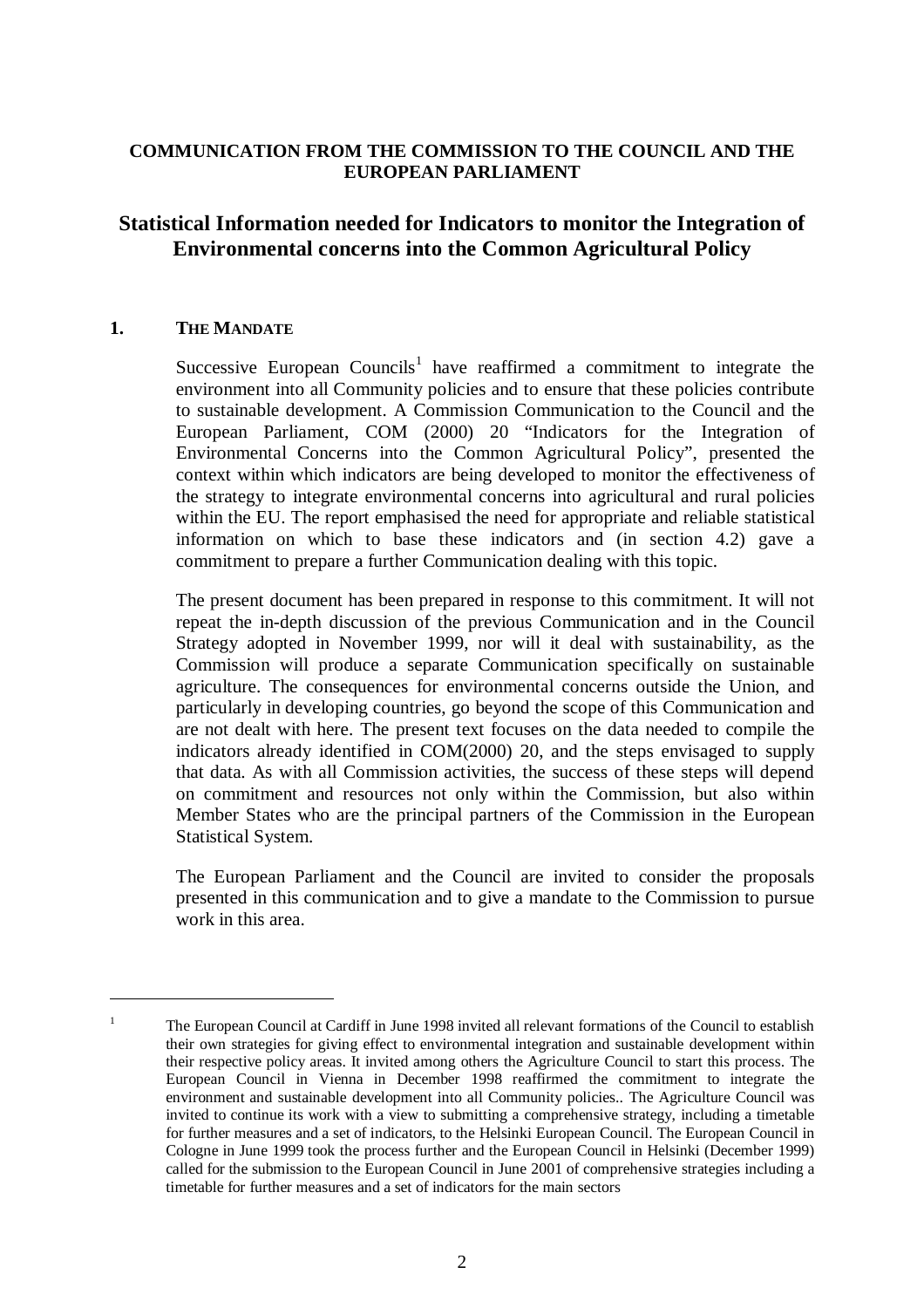### **2. AGRICULTURE AND THE ENVIRONMENT**

Agriculture interacts with the environment in many ways. The rural landscape in Europe has been formed by agricultural practices over the centuries and the symbiosis between farmers and the environment is complex and close. Agriculture, the major user of land and provider of food for the EU, relies heavily on healthy ecosystems to function properly and efficiently. Farmers are guardians of the countryside, of eco-systems and of the rural landscape. Disrupted eco-systems can result in water pollution, plagues of insects, spread of plant and livestock diseases, flooding, loss of soil fertility, etc. The challenge for policy is to protect eco-systems while minimising unwanted impacts inside and outside the sector concerned. This implies encouragement and support for the activities which protect and enhance the environment (activities widely practised by the agricultural sector as a matter of enlightened self-interest) and discouragement of those which have negative effects.

In November 1999 the Agriculture Council adopted a strategy to address the integration of environmental requirements into the Common Agricultural Policy (CAP) through the reforms adopted under Agenda 2000. Objectives were set for water, agri-chemicals, land use and soil, climate change and air quality, and landscape and biodiversity.

### **3. INDICATORS**

Detailed policy objectives have to be set and progress in reaching these objectives measured.

Thus a solid set of indicators is needed:

- to help monitor and assess agri-environmental policies and programmes, and to provide contextual information for rural development in general;
- to identify environmental issues related to European agriculture;
- to help target programmes that address agri-environmental issues;
- to understand the linkages between agricultural practices and the environment.

The work of the Commission services is developed from that of the  $OECD<sup>2</sup>$ , adapting and extending it to cover the European Agricultural system. The Commission's work goes further in trying to define not only the necessary indicators, but also methodologies to be applied, and possible data sources or data collection methods, so that indicators for EU Member States are harmonised and comparable.

The main criteria for choosing agri-environmental indicators are:

• *policy-relevance* –address the key environmental issues

<sup>&</sup>lt;sup>2</sup> For more detail, see OECD publication "Environmental Indicators for Agriculture" :Volume 1 : Concepts and framework, OECD 1997; Volume 2 : Issues and Design, OECD 1999: Volume 3 : Methods and Results, (foreseen for 2001)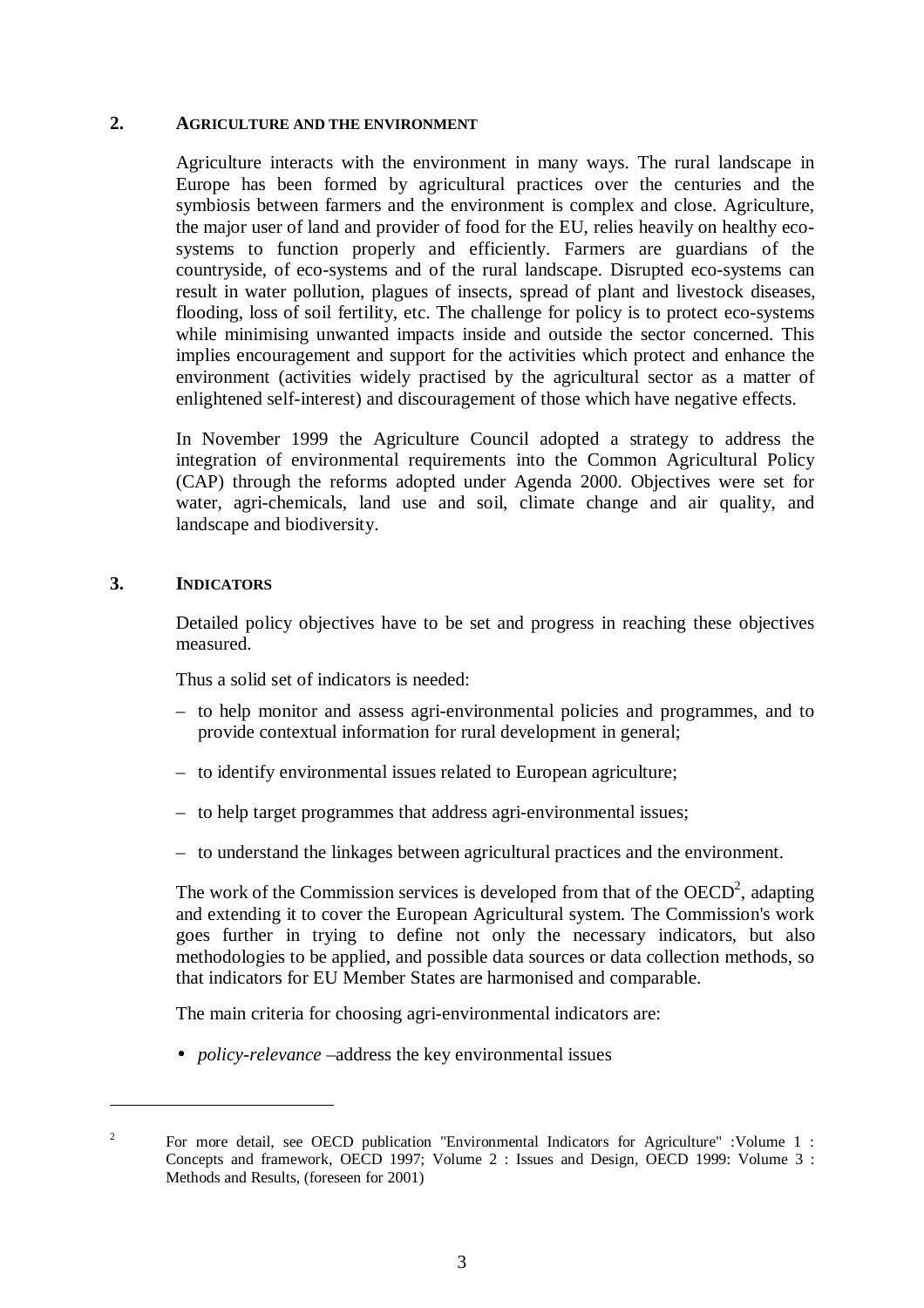- *responsiveness* –change sufficiently quickly in response to action
- *analytical soundness* based on sound science
- *measurability* feasible in terms of current or planned data availability
- *ease of interpretation* –communicate essential information in a way that is unambiguous and easy to understand;
- *cost effectiveness*–costs in proportion to the value of information derived

COM (2000) 20 presented an initial set of indicators and areas where indicators are needed. These are summarised, together with additional information, in a table at the end of the present document. The level of development of these indicator areas varies and they can be divided into four groups.

- (a) A first group contains indicators for which it is immediately clear what statistical data need to be collected.
- (b) For the second group, statistics are not the appropriate source of information, though statisticians may make a contribution to the overall picture, by structuring and integrating data from different sources.
- (c) In the third group the indicators have not yet been sufficiently well defined to identify the most appropriate data.
- (d) For a fourth group, indicators are needed, but no indicator could yet be defined. Recommendations on data requirements cannot yet be made.

The challenge now is i) to provide the inputs needed to calculate and maintain identified indicators, by finding and integrating data from statistical, administrative and environmental information sources within a sound analytic framework, ii) to define more clearly the indicators in the third and fourth groups.

This Communication looks at the data needs which are readily identifiable (group a), and makes some proposals for tackling the issues in groups b and c.

In providing data for indicators efforts will in the first place maximise use of existing sources. Secondly, additional information will where possible be obtained by extending the scope of existing statistical or administrative data sets. Only where these possibilities cannot meet requirements will new data be collected.

### **4. EXISTING STATISTICAL AND OTHER SOURCES OF RELEVANT INFORMATION**

The European Statistical System (ESS), consisting of Eurostat and the appropriate bodies in Member State administrations, ensures that the statistical needs of policy makers are met. Data derived from administrative procedures provide a rich source of information although considerable effort may be needed to ensure that this information is correctly integrated into a statistical environment. Geo-spatial tools could be used to integrate statistical, administrative and environmental data (soil, land-cover, catchment, rivers, climate …) in a sound analytical framework and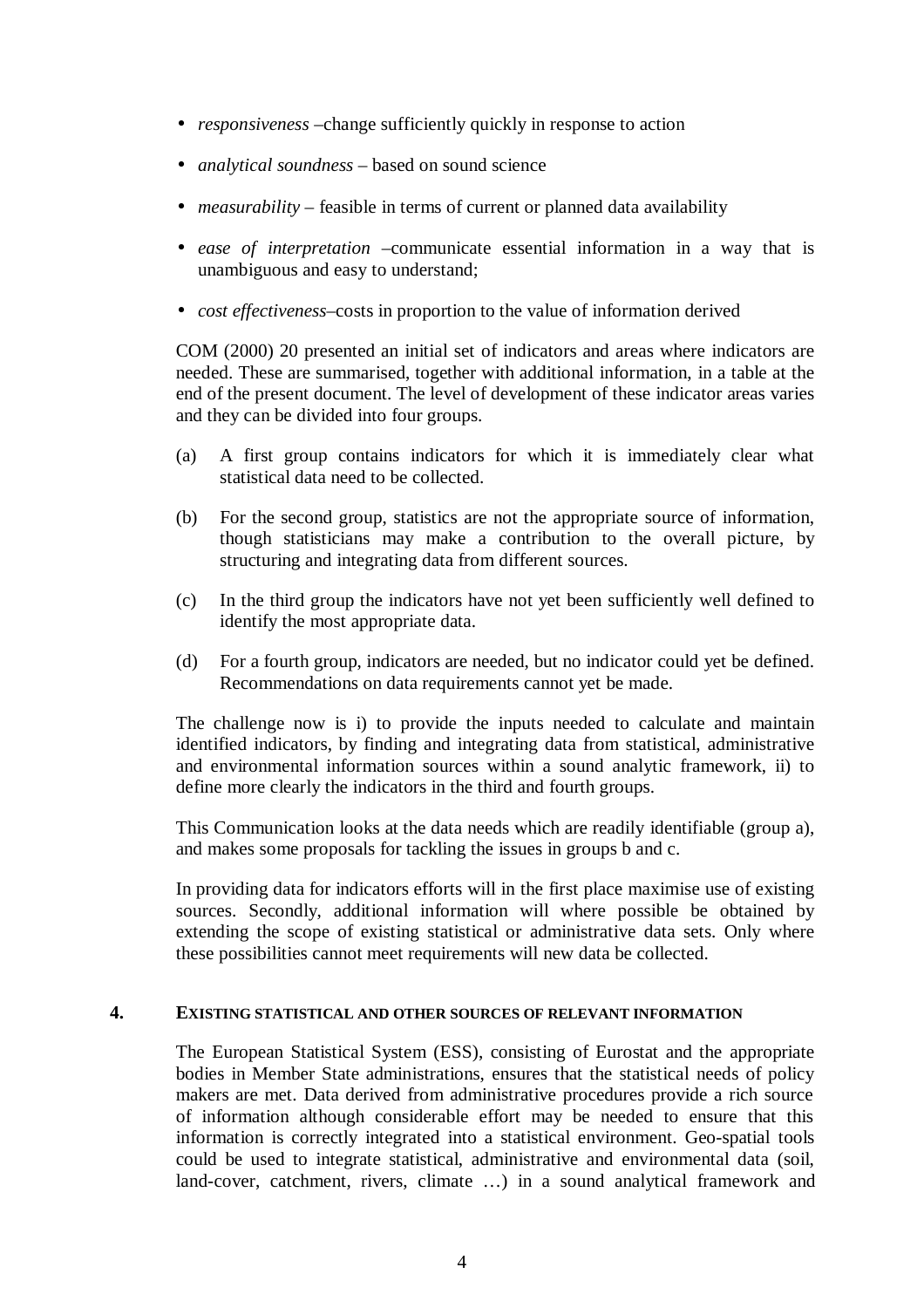provide relevant indicators. Outputs of the activities of the ESS are readily available at the Commission but significant detail of the information collected for administrative purposes is currently unavailable for Community use or even unknown at Community level. Progress in this area is being advanced by gathering information on local studies (sub-regional) as well as national or regional surveys of agricultural practices.

The ESS produces a set of basic data, which can be combined in different ways to produce a variety of indicators which can be modified as policies evolve. So, special emphasis will be given to:

- providing data at local level for combination into a number of different geographical areas, e.g. river basins, vulnerable zones, etc.
- providing new data through existing surveys, as this is cost effective and ensures compatibility with the other survey data.

### **4.1. Data sources**

### *4.1.1. The Farm Structure Survey*

A Farm Structure Survey (FSS), covering all EU Member States and a wide range of questions, has been carried out every two or three years since 1966/67, permitting analysis of associations between characteristics. The next survey will be in 2003. For the full decennial censuses a detailed geographic analysis is possible.

### *4.1.2. Livestock, crop and related statistics*

The ESS has long experience in the production of statistics of livestock and crop products and their prices. Thus, long time series for livestock numbers and composition, crop areas and farm produce together with the corresponding product prices are available.

### *4.1.3. Forestry statistics*

Much forestry activity is associated with agricultural holdings and has clear environmental implications. A Communication (COM (1998) 649) on forestry strategy was followed by a Council Resolution<sup>3</sup> on the same subject. There is a need for further indicators to ensure adequate monitoring of this strategy, by taking account of progress in the work on criteria and indicators for sustainable forest management. This work has been undertaken, inter alia, in the context of the followup process to the Ministerial Conferences on the Protection of Forests in Europe.

### *4.1.4. Land use statistics*

The LUCAS (Land Use/Cover Area Frame Statistical Survey) project will give detailed geo-referenced information for agricultural and environmental analysis. First results will relate to 2001 and the value of this tool will be fully realised as

<sup>3</sup> Council Resolution 1999/C 56/01 of 15.12.1998, OJ C56, 26.02.1999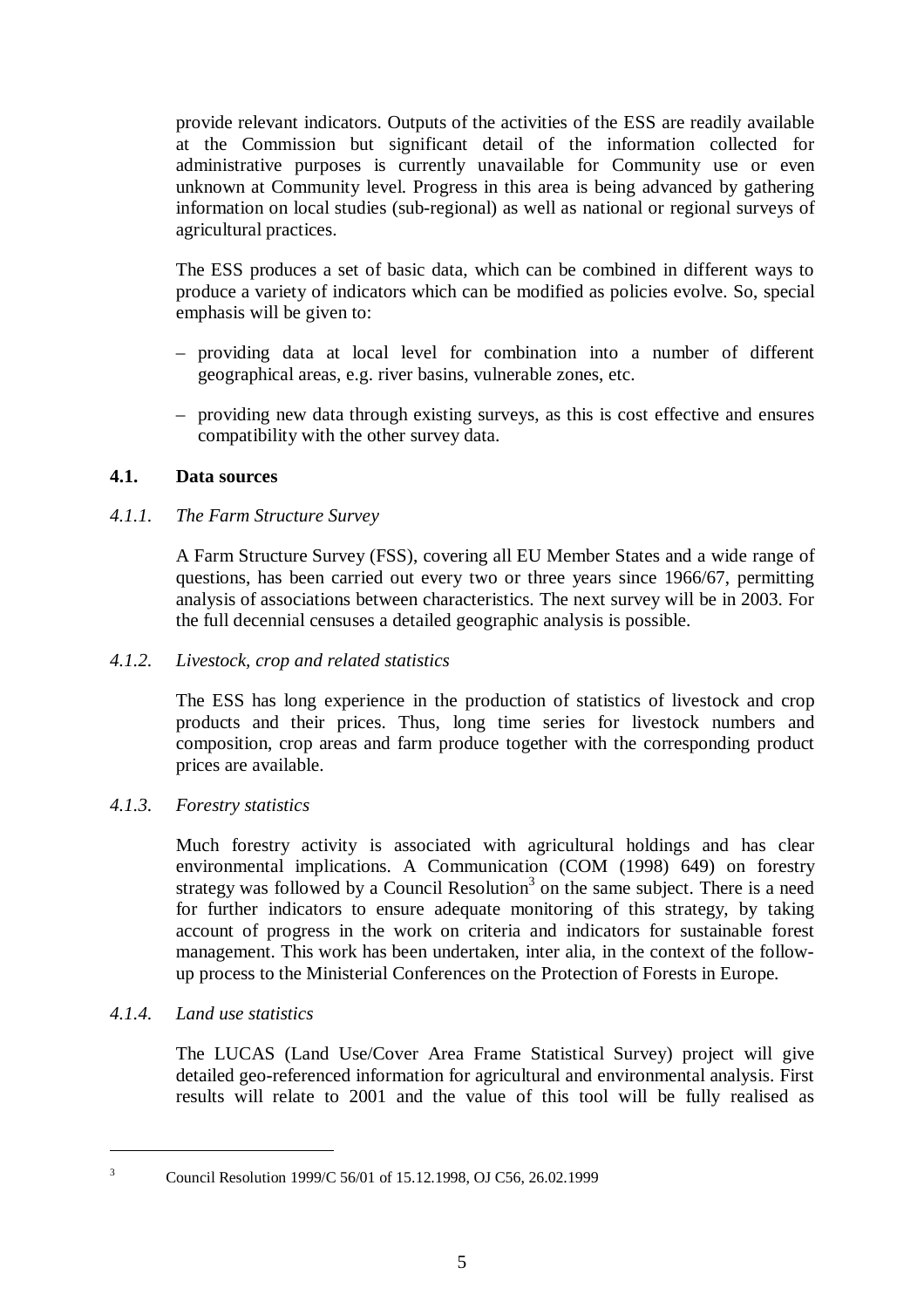information from successive surveys provides a clear picture of agricultural and environmental trends.

### *4.1.5. Environment Statistics questionnaire*

The ESS collects its main environment statistics every two years in co-operation with OECD through a joint questionnaire. Collaboration with the European Environment Agency and UN agencies ensures coherence of work in this field.

## *4.1.6. The Farm Accountancy Data Network*

The Farm Accountancy Data Network of the European Union (FADN) was established in 1965 $<sup>4</sup>$  to collect accountancy data for the determination of incomes</sup> and for the business analysis of agricultural holdings. It is based on a sample of 60000 holdings.

## *4.1.7. The Integrated Administrative and Control System (IACS)*

This system<sup>5</sup> integrates the control of Community aid systems and generates a range of administrative information of potential use for agri-environmental indicators. How best to exploit this source is under study (new legislation will be required).

## *4.1.8. The Rural Development Programme*

The monitoring and evaluation of the rural development programmes<sup> $6$ </sup> is partly based on common indicators, several of which concern specific agri-environmental measures<sup>7</sup> or environmental aspects of other rural development measures. Monitoring concerns the direct programme outputs while evaluation examines the results/impacts on, for example, biodiversity, landscapes and natural resources such as water and soil. Such indicators cover the zone of the programmes and relate mainly to the direct or indirect beneficiaries. The common evaluation indicators help answer a predefined set of questions through a number of judgement criteria.

Rural development programmes hence provide agri-environmental indicators for the zones covered, but information from other sources about the context has to be added (e.g., agri-environmental indicators relating to all farmland in the sector/region) in order to compare the evolution within the programme with the general trend.

## *4.1.9. Other administrative sources*

A significant amount of potentially useful data is generated as a by-product of Community regulatory procedures. Not all of this is currently available to the

<sup>4</sup> Council Regulation (EEC) 79/65 of 15.6.1965, OJ 109, of 23.06.1965

<sup>5</sup> Council regulation (EEC) No 3508/92 of 27.11.1992, OJ L 355, 05.12.1992

<sup>6</sup> Council Regulation (EC) No 1257/1999, on support for rural development from European Agricultural Guidance and Guarantee Fund (EAGGF) (OJ L160, 23.6.1999, p. 80) and Commission Regulation No 1750/99 of 23.07.1999 laying down the detailed rules for the application of Council Regulation No 1257/99 (OJ L 214, 13.08.1999, p.31).

<sup>7</sup> Previously Regulation 2078/92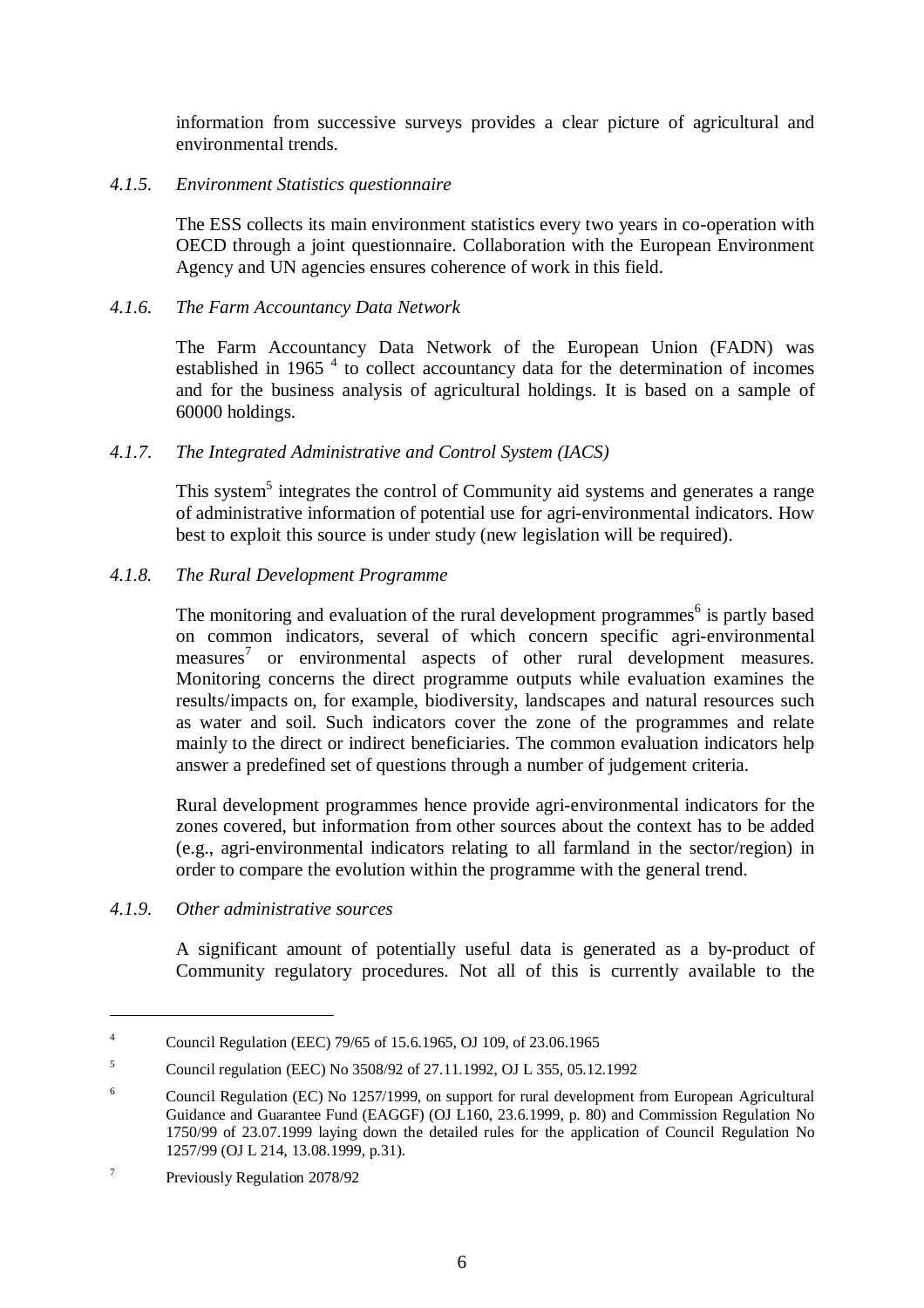Commission's services. The costs and benefits of its use (identification and acquisition of relevant data; integration with other data) are being examined.

### **4.2. EU research and development activities**

### *4.2.1. The Joint Research Centre (JRC)*

The JRC carries out research in support of EU policies. The "Agri-Environment Cluster" provides scientific and technical expertise in support to assessing, quantifying and monitoring the evolution of agri-environmental indicators.

Therefore, JRC has developed pan-european geo-environmental databases on soil, land-cover, catchments, river networks and climate to be combined with administrative statistics using spatial modelling tools (GIS) as a key feature**.**

### *4.2.2. The Community Research Framework Programmes*

Research activities to improve our knowledge on the relationships between agriculture and the environment and to develop indicators have been funded under the successive EU RTD Framework Programmes. Addressed topics include desertification, soil erosion, pressures upon natural resources from fertilisers and pesticides, landscape and biodiversity and agricultural emissions of greenhouse gases. The current Fifth Framework Programme provides such support, in particular under the key actions "Sustainable Agriculture, Fisheries and Forestry" and "Global Change, Climate and Biodiversity" and the generic research activities on socioeconomic aspects of the environment.

### *4.2.3. The European Environment Agency (EEA)*

Through its specialised European Topic Centres, the EEA is the lead organisation for collection of information on air emissions, land cover, water quality, and nature/biodiversity. In particular, the CORINE landcover inventories provide a basis for representing statistics on a more detailed spatial level as well as being a source of basic data needed to compile indicators on changes in the landscape.

### *4.2.4. TAPAS*

The TAPAS (Technical Action Plans for Agricultural Statistics) programme<sup>8</sup> facilitates improvements in the Community system of agricultural statistics. One of the areas identified for support is agri-environmental indicators.

<sup>&</sup>lt;sup>8</sup> Council decision 96/411/EC of 25 June 1996 "On improving Community Agricultural Statistics" OJ L162, 01.07.1996 most recently prolonged by European Parliament and Council Decision 2298/2000 of 28.09.2000, OJ L263, 18.10.2000.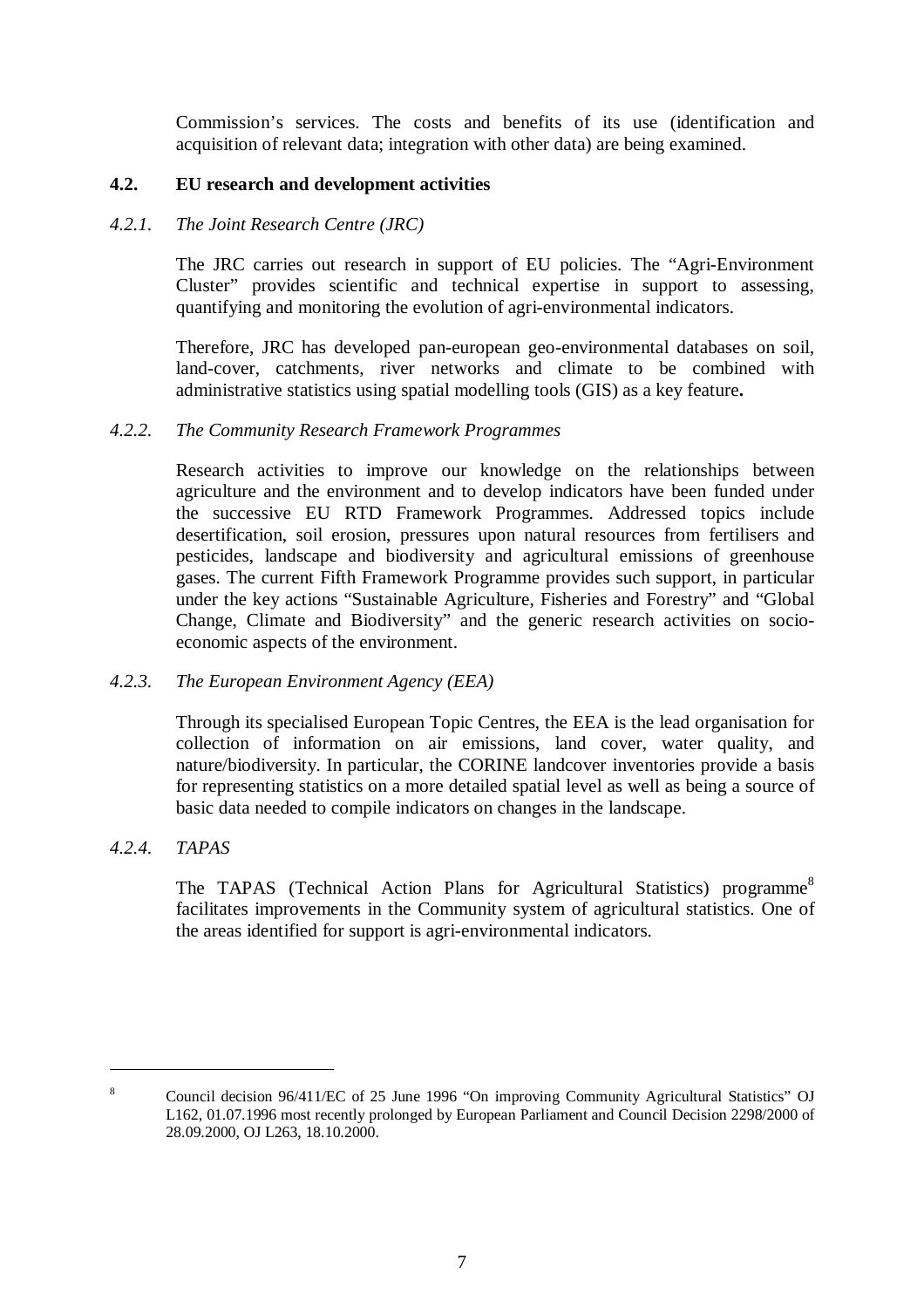# **5.** THE INDICATORS<sup>9</sup>:

### **5.1. Indicator 1: Area under agri-environment support (group b)**

**Concept:** Council Regulation 1257/99 provides for programmes to encourage farmers to carry out 'environmentally beneficial' activities on their land

**Indicator:** *The area of farmland covered by the agri-environmental programmes under Regulation 1257/99*, classified by type of activity.

**Proposal:** No new data collection needed.

## **5.2. Indicator 2: Regional levels of good farming practice (group b)**

**Concept:** Farming practices have a direct impact on the environment; therefore regional information is needed on farming practices. Codes of good agricultural practice exist in all Member States, at national or regional level. Consolidation of existing documentation is needed.

**Indicator:** *Number of farms complying with regional standards of good farming practice.* Minimum standards are laid down by Commission Regulation 1750/1999.

**Proposal:** Additionally, document those regions which have established specific codes of good agricultural practice which go beyond the requirements of Community legislation. Establish system to collect information on actual practices at regular intervals to monitor trends.

### **5.3. Indicator 3: Regional levels for environmental targets (group d)**

Further work is needed to develop this indicator; an approach might be to determine which regions have environmental targets and to measure the success in meeting these targets using either administrative or statistical data.

## **5.4. Indicator 4: Area under nature protection (group b)**

**Concept:** Some farmland is subject to restrictions on what may be produced and on the farming practices which can be used because the area is part of a nature protection zone covered, for example, by Natura 2000 or by voluntary agreements. Farmers may be compensated for these restrictions.

**Indicator:** *Area and percentage of farmland subject to such restrictions,* classified by type of farmland (see indicator 26)*.*

**Proposal:** Use of information derived from monitoring of Natura 2000 and Rural Development programmes, initially in the context of a pilot study. The possibility of classification by type of restriction and programme will be studied.

<sup>&</sup>lt;sup>9</sup> Comments on the set of indicators in COM 2000 (20) section 3.3.2. The groups are described in section 3 above.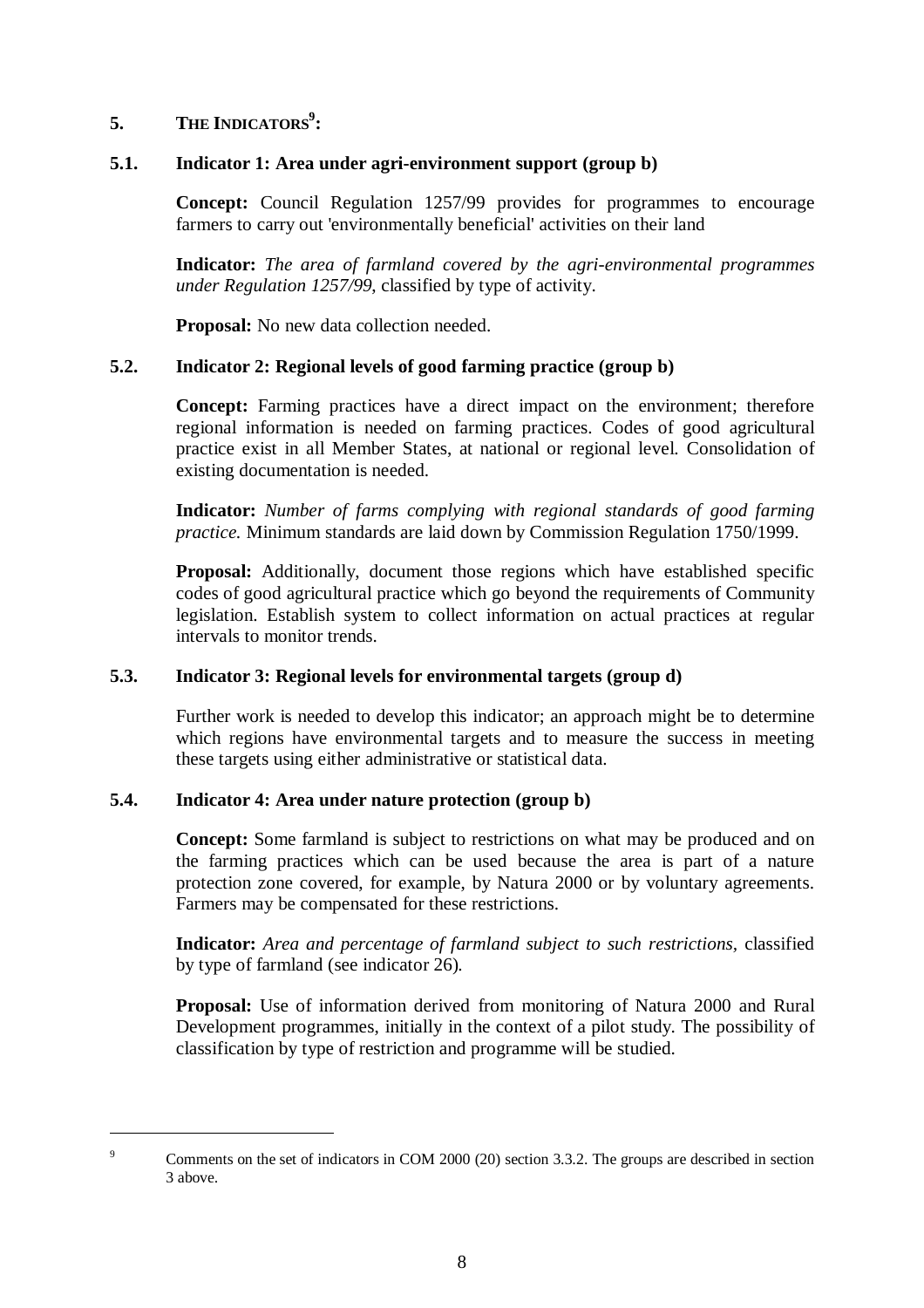## **5.5. Indicator 5: Market signals: organic producer price premiums (group a)**

**Concept**: The difference between the market prices of conventional produce and organic produce is an indicator of the premium attached to organic products. A second issue affecting the conversion to organic farming practices is the income for organic farmers.

**Indicator:** *1) Index of the relationship between the prices of organic products and those of conventional products* and *2) Economic results of organic farms compared to similar sized farms in the same area.*

**Proposal:** Pilot projects 1) to use the system of agricultural price statistics to distinguish organic produce from conventional produce. 2) to test whether FADN data give sufficient information to calculate indicator 2.

### **5.6. Indicator 6: Technology and skills: holder's training level (group a/c)**

**Concept:** Additional technology and skills may be expected to lead to efficiency in the production process which manifests itself as productivity gains, improved working conditions and product quality which, in turn, have an impact on the environment.

### **Indicator:** *Agri-environmental training of farmers*

**Proposal:** The FSS records the level of training of heads of holdings. However, neither the date of training nor the age at which it was received is recorded. Refinement of the FSS information, supplemented by questions on agrienvironmental development activities followed by the farmer should be the subject of a pilot study.

### **5.7. Indicator 7: Area under organic farming (group a/b)**

**Concept:** Organic farming involves a less intensive use of land, more varied cultivation practices and entails significant restrictions on the use of fertilisers and pesticides. Council Regulation 2092/91 sets out strict requirements which producers must meet before agricultural products can be marketed in the EU as organic.

**Indicator:** *Area under organic farming*: This is available from the voluntary questionnaire developed to ensure a common set of information is available to monitor implementation of this Regulation.

**Proposal:** The questionnaire will be reviewed to validate its coverage and whether voluntary responses to all parts of the questionnaire yield adequate information or whether some elements should be obligatory.

## **5.8. Indicator 8: Quantities of nitrogen (N) and phosphate (P) fertilisers used (group a)**

**Concept:** Risks of negative impact to human health and environment, associated with the use of fertilisers in agriculture, may grow with increased consumption of fertilisers, particularly in the case where the volume of nutrients provided is higher than the uptake capacity of crops.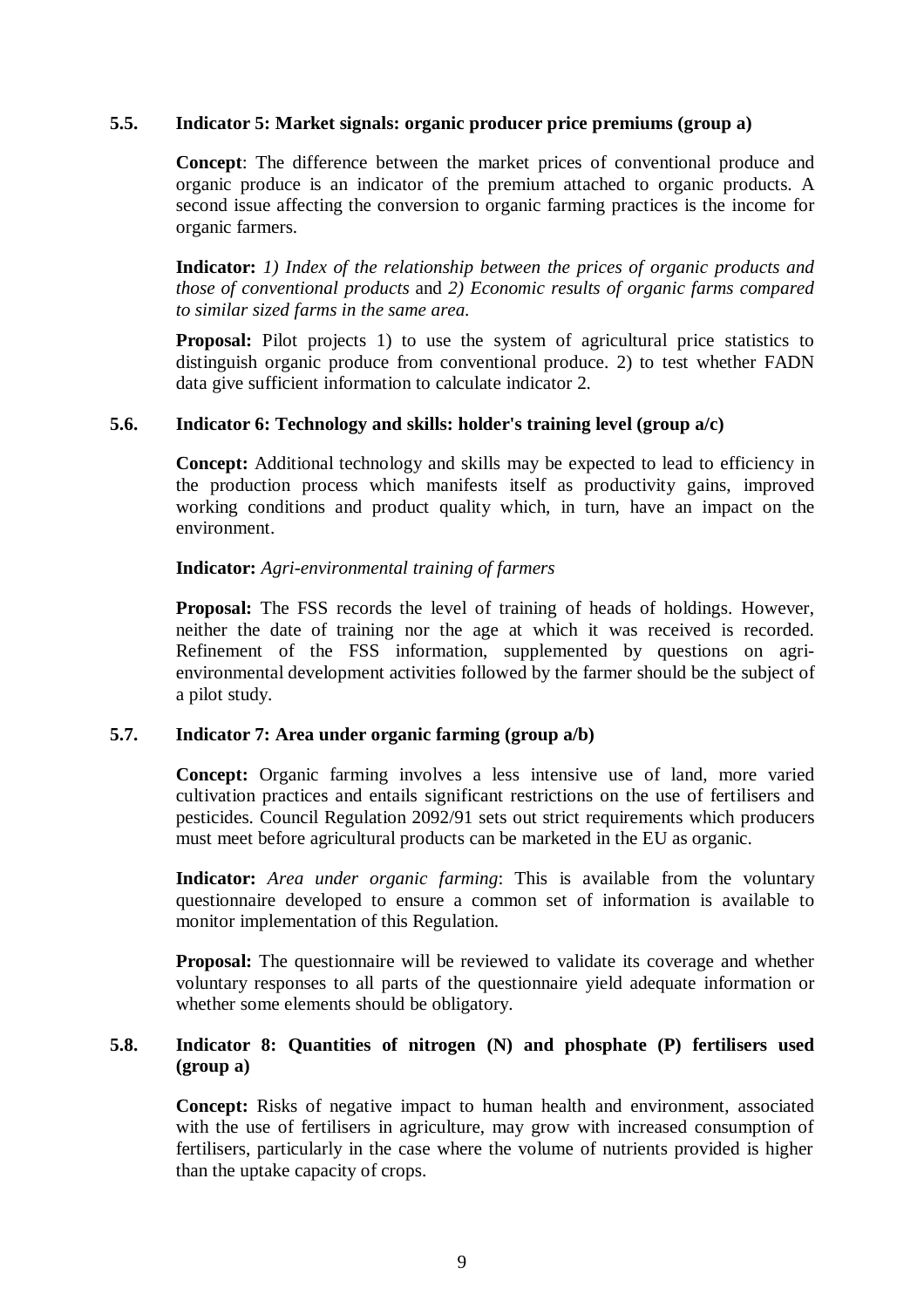**Indicator:** *Fertiliser use by crop and by region*.

**Proposal:** this indicator should be considered in conjunction with indicator18.

## **5.9. Indicator 9: Consumption of pesticides (group a/c)**

**Concept:** The use of pesticides should not involve unacceptable risks to human health or to the environment. The risks vary considerably from one pesticide to another, depending on specific characteristics (i.e. toxicity, persistence) of their active ingredients and use patterns (i.e. volumes applied, application period and method, type of crop treated, type of soil).

**Indicator:** Two complementary indicators can be envisaged: 1) *Index of pesticide use*, weighted to take into account different types of toxicity and use patterns, etc. 2) *pesticide use*, classified according to intrinsic characteristics e.g. toxicities to nontarget species, long term effects, persistence in the environment, etc.

**Proposal:** 1) Continue to collect data on the use of individual herbicides, fungicides and insecticides from the major pesticide producers and, where available, from Member States. Encourage Member States to complement this through the TAPAS programme with direct surveys of farmers.

2) Develop pesticide classes, based on the characteristics of the active ingredients. (This could be the subject of a research project.)

## **5.10. Indicator 10: Water use intensity (group a)**

**Concept:** In countries with dry growing periods, the use of water for irrigation can put limited water resources under stress. Crops grown should reflect the climate and the availability of water, and appropriate irrigation techniques should be used (e.g. drip irrigation) with a view to increasing irrigation efficiency and minimising water loss.

**Indicator:** *Use of water per*  $\epsilon$ 1000 *output of irrigated crops.* 

**Proposal:** No data source currently exists. Data on water purchased/used could be incorporated into the FADN, starting with Member States in which these data are already available. Specific surveys of water use may need to be developed

## **5.11. Indicator 11: Energy use (group a)**

**Concept:** In order to reduce emissions of  $CO<sub>2</sub>$ , all sectors of the economy have to use energy rationally and to improve energy efficiency.

**Indicator:** *Annual use of energy, by fuel type*. The available data on energy use by agriculture is mainly limited to petroleum products, easily distinguishable because of specific tax regimes applied to diesel used for agricultural purposes. Other fuels used in agriculture are mainly electricity and, in a few countries, natural gas.

**Proposal:** In FADN, information on total expenditure on fuels is collected, without details concerning types of fuels and volumes purchased. The FADN survey could be extended to cover the missing information, starting from those Member States in which these data are already available.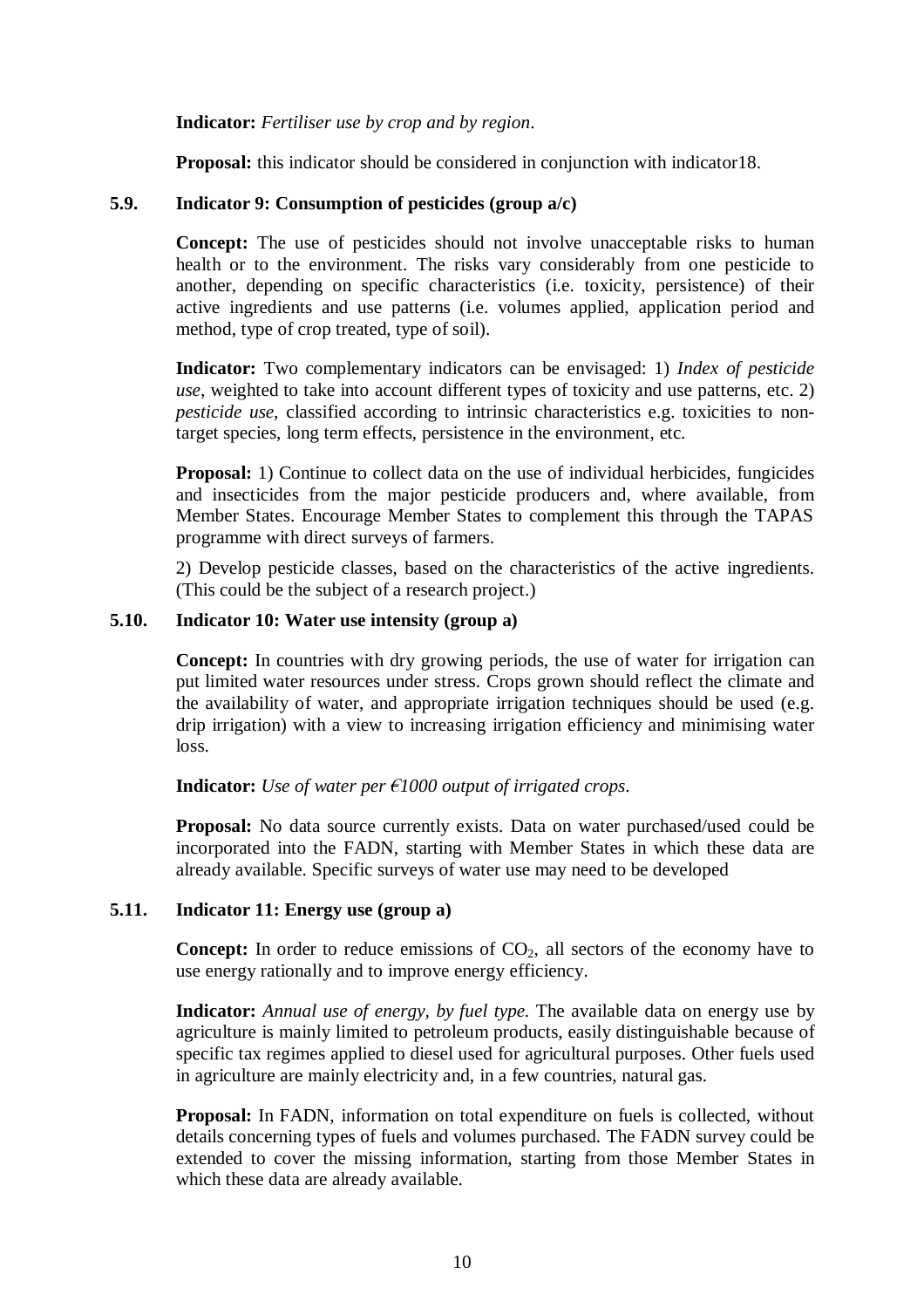## **5.12. Indicator 12: Land use: topological change (group b)**

**Concept:** Development activities have an important impact on the environment and landscape. These developments have their origins in the needs of different sectors, (agriculture, transport, urban development, energy production and distribution, industry….) and have a wide variety of impacts (on wildlife habitats, plant life, surface and underground water, landscape,..).

**Indicator:** An inventory of *developments classified by type and location.*

**Proposal:** Many development activities receive support from public finances (local, national or European) and most are subject to regulatory processes. Accordingly administrative records exist covering the location, nature and scale of these changes. A pilot study to establish the feasibility of using such records is needed and legislation to permit their use for statistical purposes will probably be required.

## **5.13. Indicator 13. Land use: cropping/livestock patterns (group a/c)**

**Concept:** Management of livestock and individual parcels of agricultural land is a matter for the individual strategies of farmers. Changes in land use may have an impact on environment (on wildlife habitats, landscape,..), even if this impact is often poorly documented and little understood.

**Indicator:** Based on a Community typology of agricultural practices and strategies (to be developed) *the share of each holding in each category of the typology,* possibly extended to cover all rural activities**.**

**Proposals:** Some Member States already have carried out studies to classify strategies and practices of farmers in the context of national or local policies. A pilot study based development of the methodologies and data will permit a consolidation of existing experience.

# **5.14.** Indicator 14: Management: see also indicator 2 (group d)<sup>10</sup>

Further work on the definition of this indicator is needed.

## **5.15. Indicator 15: Trends: intensification/extensification, specialisation (group a/c)**

**Concept:** Specialisation of holdings yields economies of scale both in production and in transport costs. Intensification of farming improves the viability of holdings and the maintenance of employment; however the combination of increasing specialisation and intensification leads to higher environmental and other risks as well as a reduction in diversity. In view of the externalities involved, assessment should be related to the appropriate spatial units (e.g. river basins, employment catchment areas, agri-industrial collection centres).

<sup>&</sup>lt;sup>10</sup> The indicators needed in relation to the indicator areas 14, 30 and 31 have not yet been identified and are thus not dealt with in this Communication)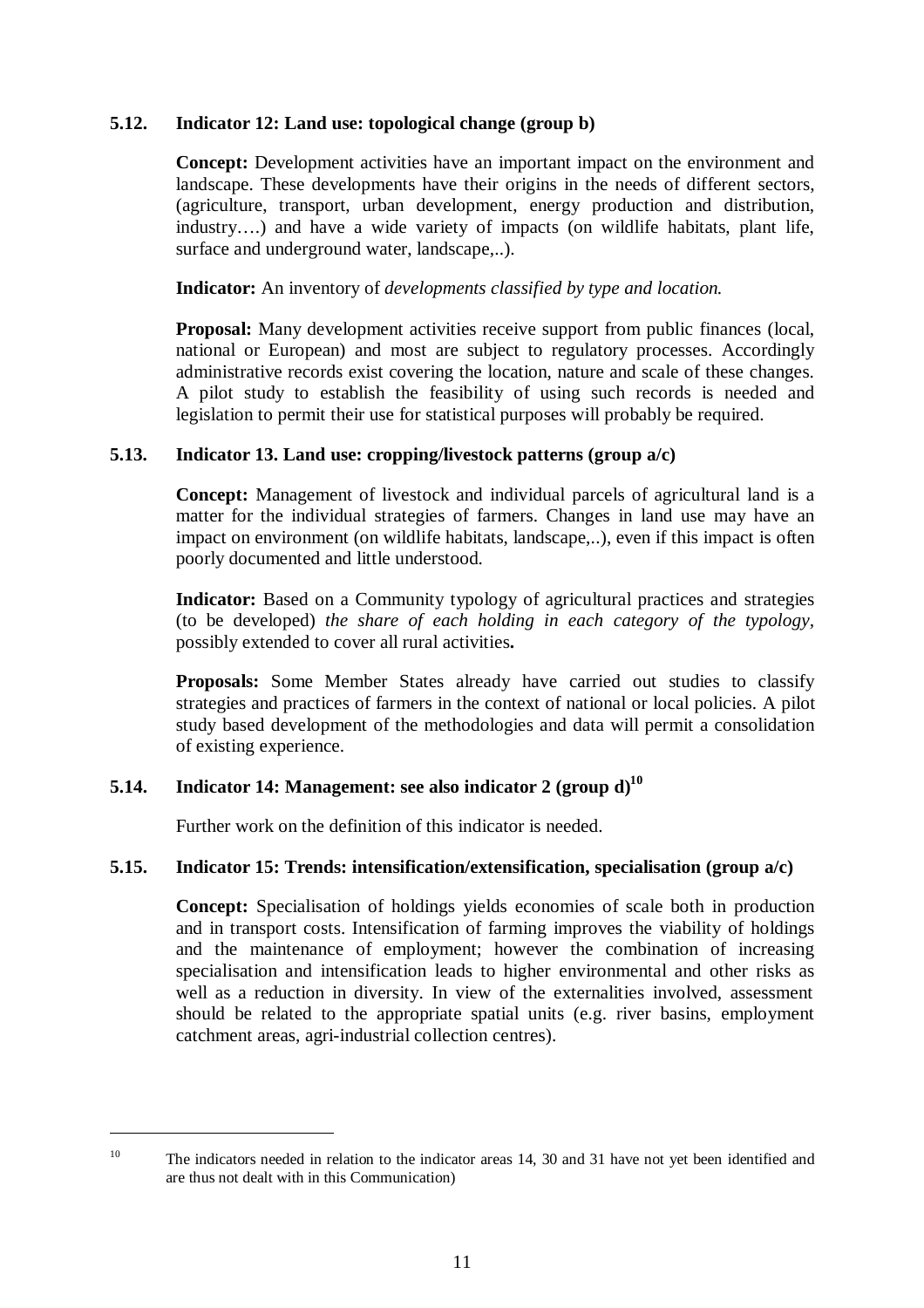**Indicator:** Since intensification can concern all factors of production *the number of possible indicators is high.* For example, *the relation between livestock numbers and fodder areas* may be appropriate for some types of livestock farming.

**Proposals:** The Community Typology of Agricultural Holdings permits identification and measurement of aspects of intensification and specialisation of farms and of production zones. Refinements of the typology will improve information on the geographic distribution of different types of farm and of their management practices. Bringing together production data with those from the FSS and FADN will contribute to the establishment of an appropriate typology This will not involve the collection of any new data but a pilot study will provide the information necessary to refine the choice of appropriate indicators.

### **5.16. Indicator 16: Trends: Specialisation/diversification (group a)**

**Concept:** Diversification of activities is a medium term strategy to manage risk. Diversification may be purely agricultural, may involve non-agricultural activities on the holding (multi-functionality) or may involve off-farm activities (pluriactivity) whether in agriculture or in other sectors. While the income effect may be limited these strategies have a positive effect on farm viability.

*Indicator: Importance of different categories in the Community Typology. Proportion of farmers with other gainful activities. Ratio of farmers' agricultural/non-agricultural incomes.*

**Proposals:** Additional FSS questions are needed to measure the scale of pluriactivity (and not only its presence). Statistics on farm household income with sufficient detail to measure the impact of pluriactivity on the viability of farms will be an important input to this work.

## **5.17. Indicator 17: Trends: marginalisation (group a/c)**

**Concept:** Marginalisation may be defined in terms of the inability of holdings to provide an acceptable income. This may be the result of deterioration in the economic or physical environment and lead to an increased risk of the cessation of agricultural activity on the farms concerned.

**Indicator:** *State and evolution of the density of farms with and without successors.* The state of the supporting infrastructure (services, administration, communications,..) may also contribute to this indicator.

**Proposal:** Much of the necessary information is available from the FSS; appropriate (fine) geographic detail may be obtained by a redistribution of these data. This would be supplemented by national information on the supporting infrastructure and, if necessary by additional FSS questions. This proposal will require validation by means of a pilot study.

## **5.18. Indicator 18: Soil surface nutrient balance, including indicator 8: fertiliser use (group a)**

**Concept:** Nutrients are essential for plant growth. Applied in excess they can run off to surface water and/or leach to ground water, raising the nitrate content to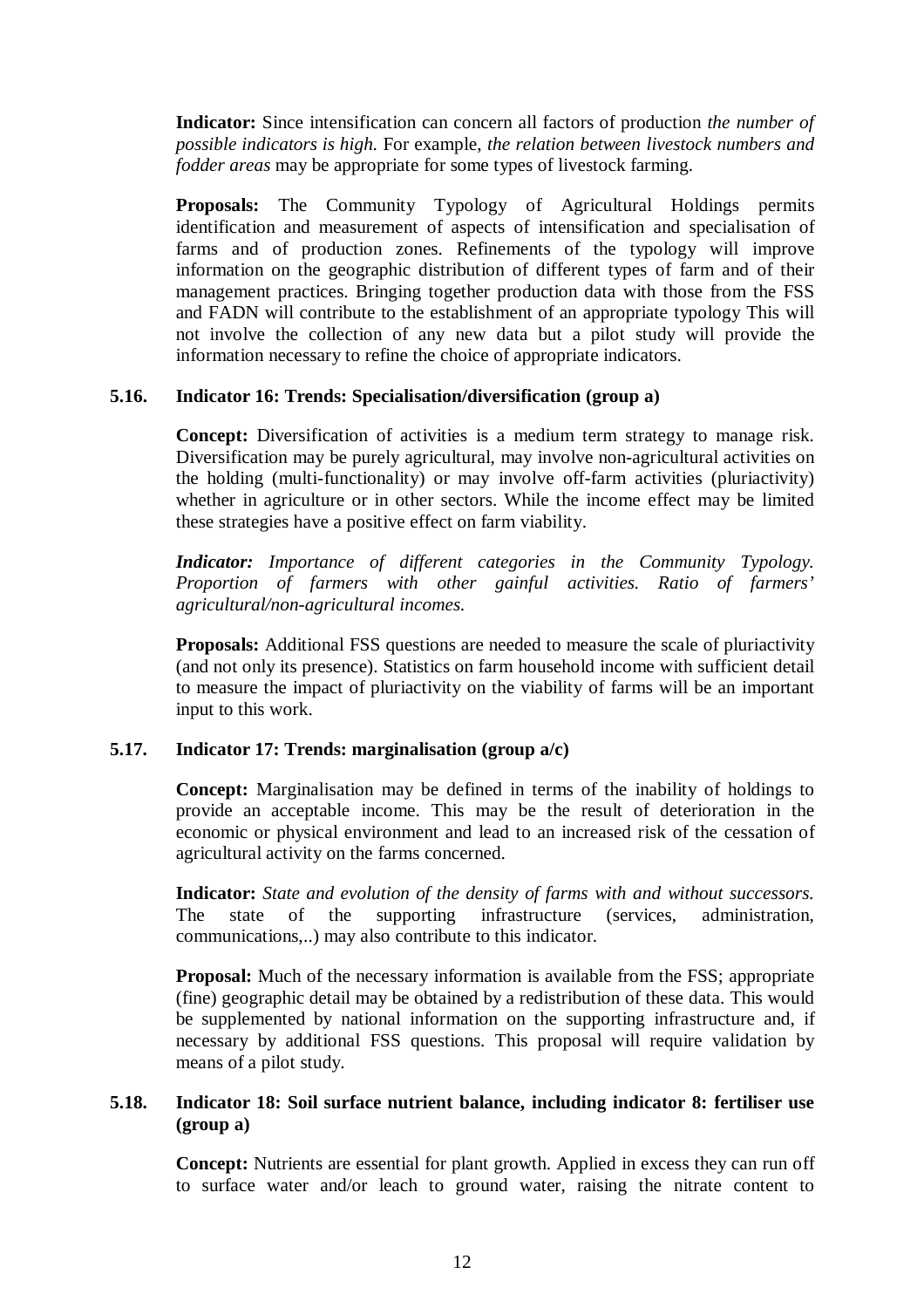unacceptable levels. The most appropriate method of estimating the excess nutrient use is the soil surface nutrient balance. Appropriate data may be derived from the FSS. However, real insight is provided only at regional, local or river basin level.

**Indicator:** The *soil surface nutrient balance* is defined as *total nutrient input* (organic and mineral fertilisers, atmospheric deposition, fixation by leguminous crops) *minus the uptake by crops* (including removals by grazing).

**Proposals:** 1) Nutrient balances at NUTS 2 level are available, but further work is needed to address some methodological problems, i.e.

a) Fertilizers: Figures are available for sales of mineral fertilisers by country, but allocating these to the regions is problematic. Farmers in the FADN panel report on expenditure on fertilisers. This could be expanded to cover quantities purchased, broken down by type of fertiliser (N, P) and begin with those Member States in which this data is already available.

b) Livestock manure: Manure coefficients vary widely from one country to another, because of different measuring or modelling methods.

c) Uptake by crops: Improved models to estimate N removed in fodder crops and through grazing are needed.

2) Pilot project to test feasibility of developing tools to calculate balances for river basins or drainage basins is proposed.

### **5.19. Indicator 19: Methane (CH4) emissions (group a)**

**Concept:** Agriculture is a major source of methane and nitrous oxide emissions, both greenhouse gases many times more powerful than  $CO<sub>2</sub>$ . These gases are given off mainly from livestock manure. The commitment to reduce greenhouse gases by 8% by 2008-2012 is a high political priority in the EU.

**Indicator:** *Aggregated annual agricultural emissions of CH4, N2O and CO2*, weighted by global warming potential.

**Proposal:** Data on emissions of all of greenhouse gases are available from the European Environment Agency. The data could be refined by collecting information on the deliberate production (in anaerobic digestors), capture and use of methane (identical to natural gas) as an energy source on farms. This use has the double benefit of reducing methane emissions as well as the amount of conventional fuel used on the farm. The FSS list of characteristics could be extended to collect information on installations, their capacity and use.

### **5.20. Indicator 20: pesticide soil contamination (group c)**

**Concept:** Show the extent to which pesticide residues accumulate in the soil.

**Indicator/Proposal:** Definition and production of this indicator requires a considerable effort, validated by soil sampling, in collaboration with environmental authorities.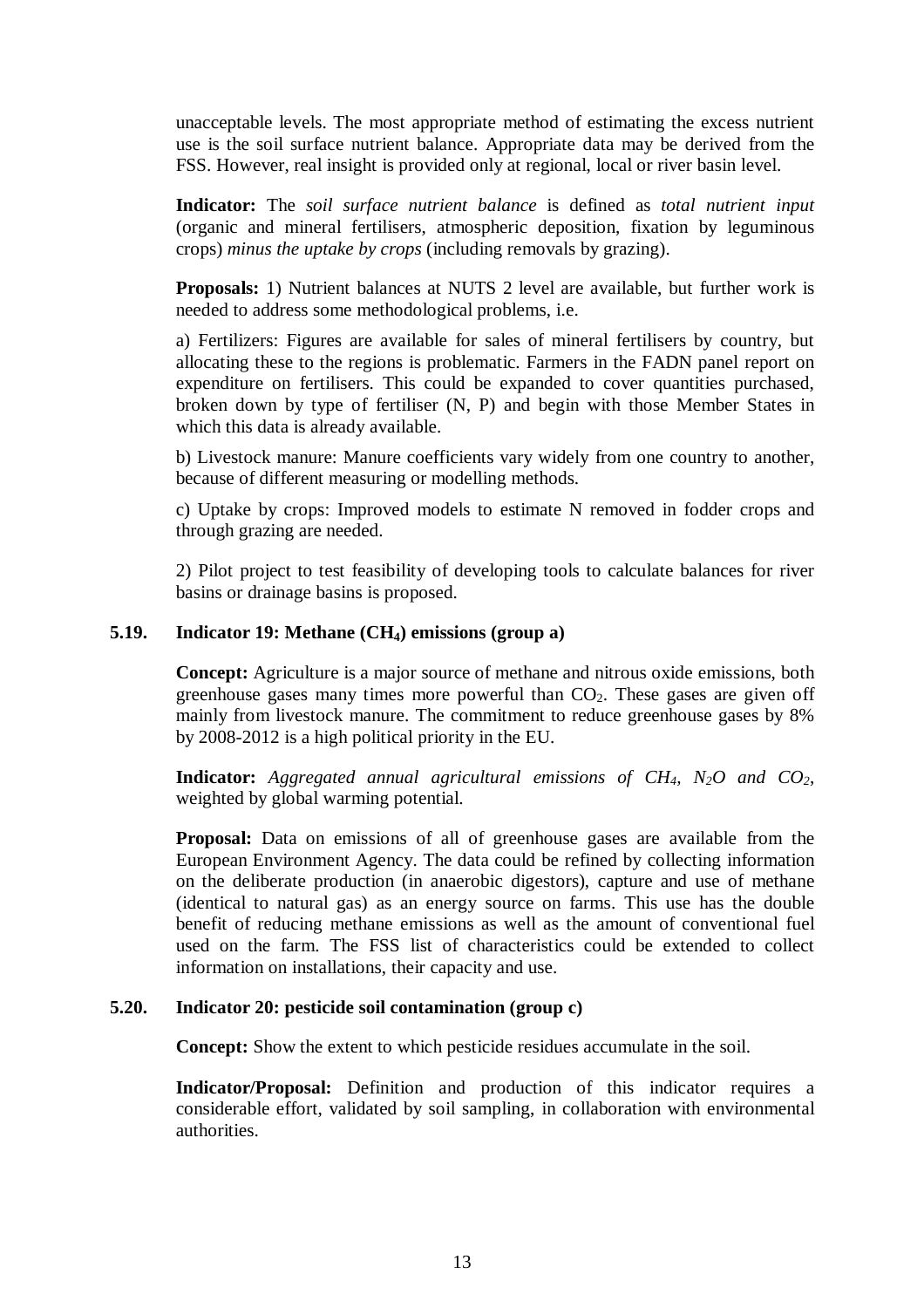## **5.21. Indicator 21: water contamination (group c)**

**Concept:** The approach is similar to that adopted for indicator 20. The focus is on pollutants such as heavy metals and organic chemicals including residues of veterinary products (i.e. potential pollutants not covered by indicator 30).

**Indicator/Proposal:** Similar to indicator 20.

## **5.22. Indicator 22: Ground water abstraction (group a/c)**

**Concept:** Direct pumping of ground water by farmers is generally unrecorded, but widely believed to be one of the main causes of falling water tables.

**Indicator:** Annual amount of *ground water pumped directly* by farmers from ground water sources.

**Proposal:** Indicator 10 proposed data collection in this area. This requirement could be extended to cover self-supply and would include the source of the water pumped, i.e. ground water (from a well) or from a river or stream.

## **5.23. Indicator 23: Soil erosion (group a/b/c)**

**Concept:** More than half of the land in Europe suffers some degree of soil erosion, reducing the productivity of the land and degrading ecosystems. The phenomenon is more severe in the southern European countries but, even in the northern part of Europe, the potential erosion risk can be important due, for example, to the lack of protective vegetative cover during the winter period. Physical factors such as climate, topography and soil characteristics are important in the process of soil erosion, but the most important factors are the land cover and the agricultural practices. Furthermore, soil erosion can be linked to agri-environmental measures.

**Indicators:** Location and estimation of the *amount of topsoil loss* and *maps of soil erosion risk*. *Land cover and agricultural practices in areas at risk*.

**Proposals:** Based on combining geo-referenced and harmonised data on European soils, land-cover, digital terrain models and meteorological data, a geo-spatial modelling approach could provide consistent and harmonised maps of soil erosion risk.

### **5.24. Indicator 24: Resource depletion: Land Cover change (group a)**

**Concept:** A matrix of changes in land cover (LC) is essential in order to track developments. From the agri-environment viewpoint, a matrix of agricultural uses showing entries, exits and internal changes of use is the key requirement.

**Indicator:** Matrix of *changes in LC classified by type and size.*

**Proposal:** The implementation and regular updating of LUCAS<sup>11</sup> will permit production of the matrices required.

 $11$  See 4.1.4 above.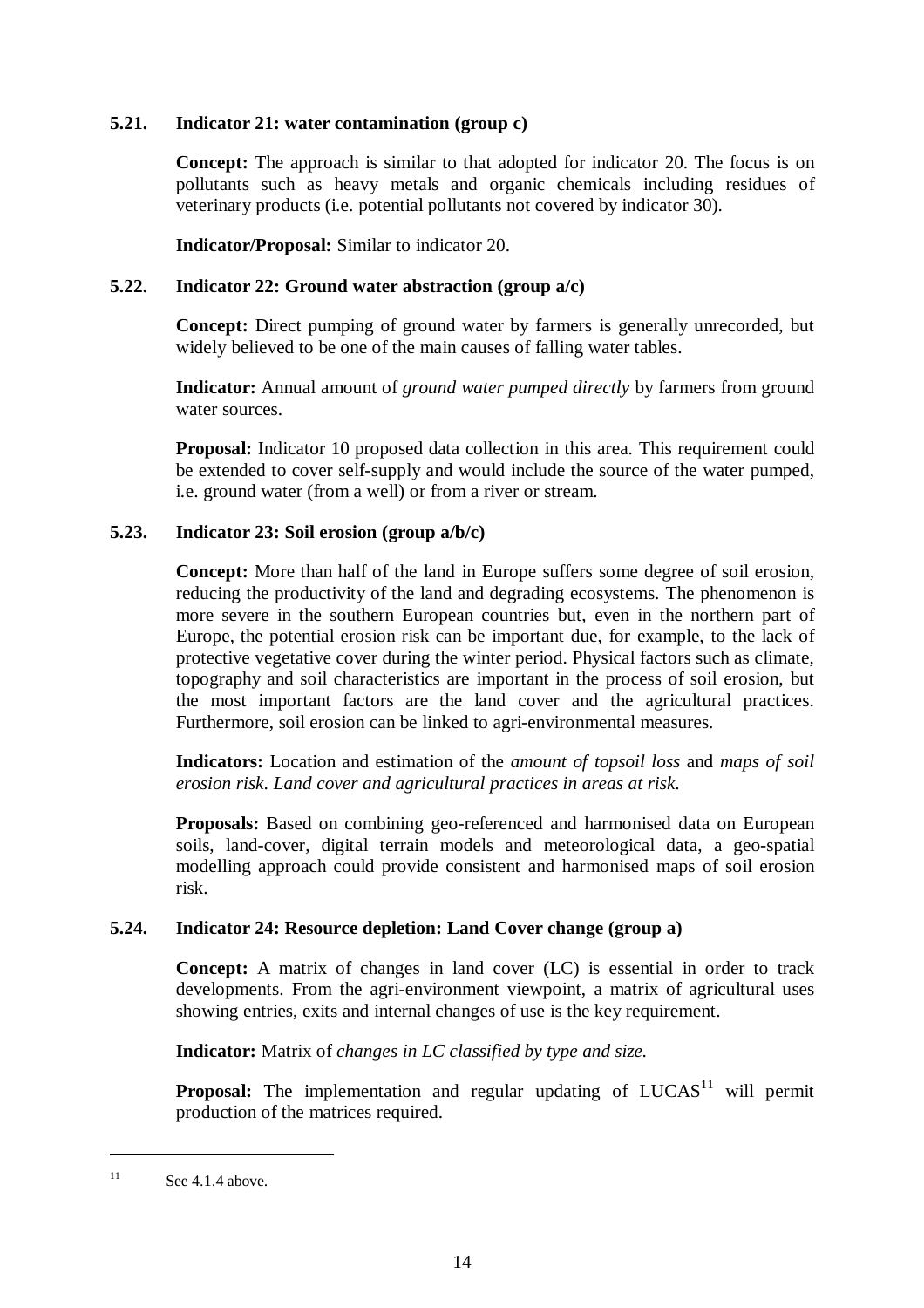## **5.25. Indicator 25: Genetic diversity of species (group b)**

**Concept.** Biodiversity is the variety of life and its processes and is generally recognised on three levels:

- Genetic diversity the variety of genetic building blocks found among individual representatives of a species;
- Species diversity the variety of living organisms found in a particular place; and
- Ecosystem diversity- the variety of species, ecological functions and processes, that occurs in different physical settings.

While genetic improvements can contribute to agricultural productivity they may also pave the way to a process of progressive erosion of the genetic stock whereby agricultural production would become more and more vulnerable to the risks linked to the spread of new pests and diseases or climatic change.

**Indicator:** 1) *The total number and shares in production of main crop varieties/livestock breeds* and 2) *The number of national crop varieties/livestock breeds that are endangered*.

The first indicator reveals the extent of biodiversity in agricultural production and tracks any increase/decrease. The second provides information on the risk of genetic erosion and irreparable loss of part of the existing genetic pool.

**Proposals:** For indicator 1 the basic crop information comes from the Common catalogue of varieties of agricultural plant species<sup>12</sup>. This will need to be supplemented by a specific information network.

### **5.26. Indicator 26: Area of high nature value, grassland, etc. (group b)**

This indicator is a subset of indicator 4

### **5.27. Indicator 27: Production of renewable energy sources (group a)**

**Concept:** Renewable energy sources such as biodiesel and wood can contribute to reductions in use of fossil fuels and net emissions of  $CO<sub>2</sub>$  emissions.

**Indicator:** *Area and volume of production of coppice woodland and of oilseed crops intended for production of biodiesel.*

**Proposal:** Administrative data on this topic are collected. Alternatively FSS and crop production statistics could be expanded to cover production concerned.

<sup>&</sup>lt;sup>12</sup> The common catalogue of varieties of agricultural plant species is published in accordance with provisions of Article 18 of Council Directive 70/457/EEC of 29 September 1970, on the common catalogue of varieties of agricultural plant species (OJ L225, 12.10.1970, p.1). The catalogue was published for the first time on 21 July 1975 (OJ C164, 21.7.1975, p.1). It is periodically updated. Thus, the 21st edition was published on 9 November 1999 (OJ C321A, 9.11.1999, p.1).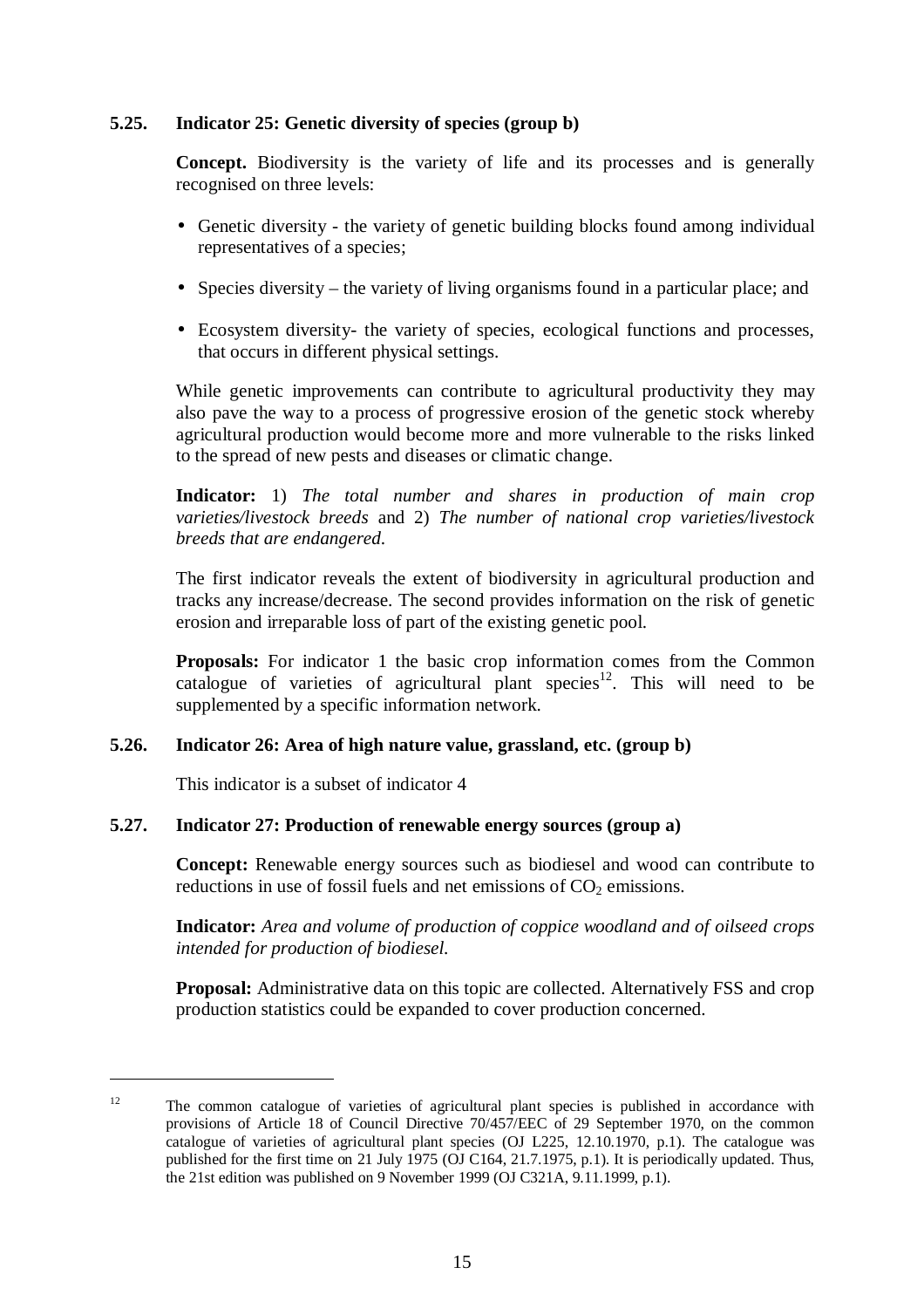## **5.28. Indicator 28: Species richness (group d)**

**Concept**: Some species, linked to typical agricultural habitats, can be used as bioindicators for certain developments in agriculture although species diversity and number of individuals may be influenced by non-agricultural events. The choice of species and the availability of a long-enough monitoring period to distinguish natural influences, like weather, from man-induced changes are some of the difficulties encountered in producing this indicator. Some national examples exist, mainly based on bird-counts. Because of their less technical nature these bio-indicators appeal to a wide public.

**Indicator**: To be defined, based on available data. Current data availability is an important argument because of the length of the time series needed.

**Proposal:** Further development of this indicator is needed.

## **5.29. Indicator 29: Soil quality (group c)**

**Concept:** The key policy objective for soil management in agriculture is to ensure the appropriate functioning of soils as a limited resource for agricultural production, in ways that are environmentally sound, economically viable and socially acceptable. Comparison of soil "capability" maps with actual land use maps can identify areas of mismatch, indicate areas with potential risk of soil degradation and be relevant information for policy evaluation / monitoring / orientation.

**Indicator:** *Agricultural areas where there is a mismatch between soil capability and the actual or impending land-use.*

**Proposals:** (1) Determine soil limitations (topography, rooting depth, fertility, organic carbon, water retaining capacity<sup>13</sup>, texture) of European soils (using harmonised European soil information system); (2) derive crop suitability zones and (3) compare the capability maps with land use maps.

# **5.30. Indicator 30: Nitrates/pesticides in water (group d) <sup>14</sup>**

**Concept:** Agriculture is one of the main sources of nutrients and pesticide-residues in ground and surface water. The evolution of the concentrations in ground and surface water is an indicator of the success of measures taken by the agricultural sector. A geographical analysis of results would permit the localisation of problems.

**Indicator:** The definition of the indicator has to be further developed

<sup>&</sup>lt;sup>13</sup> Water retaining capacity has been identified as an indicator in itself in the OECD work. It is considered very important for regions where there are alternate periods of drought, which limits soil vegetation cover, followed by heavy rainfall. For countries with steep and rapid rivers and heavy rainfall, a good soil structure with high water retaining capacity is essential for flood and landslide prevention, the consequences of which can be costly to the economy.

<sup>&</sup>lt;sup>14</sup> The indicators needed in relation to the indicator areas 14, 30 and 31 have not yet been identified and are thus not dealt with in this Communication)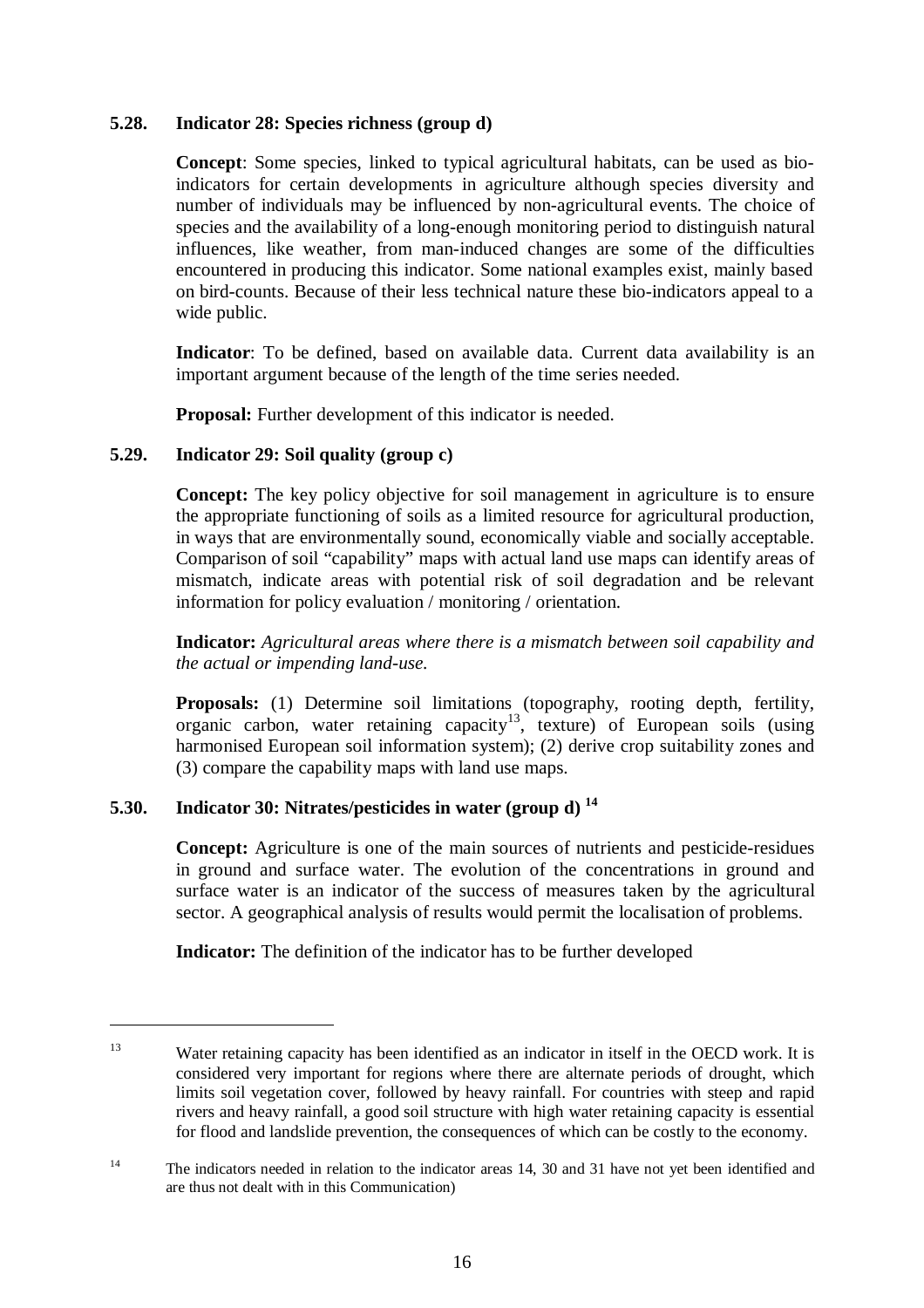**Proposal:** In principle data are available at national and EU level, though more on nitrates than on pesticides. Data can be selected and presented in various ways, taking for instance the main land use in the catchment area into account. Further discussion is needed between policy makers, data providers and environmental experts to define and construct the indicator.

## **5.31. Indicator 31: Ground water levels (group d)**

**Concept:** The over-abstraction of groundwater by agriculture (see indicator 10), but also by other users leads to a lowering of groundwater tables. The disturbance of the hydrology of an area may have other consequences such as intrusion of saltwater in aquifers, further reducing supplies of fresh water.

Some countries have gathered long time series of groundwater levels at selected measuring stations, which is necessary to discern weather induced changes from man-made influences. No systematic data collection at EU level is known.

## **Indicator:** To be specified.

**Proposal:** Further work is needed to formulate the expectations from this indicator and to define it.

## **5.32. Indicator 32. Landscape state (group b)**

**Concept:** Landscape state can be interpreted by analytic indicators at different levels. Diversity and composition play their part in its description; elements such as the structure and organisation of agricultural parcels, overall land cover, distribution and types of buildings, visual elements, (including aspects such as homogenisation, derelict land, building encroachment etc.) all make a contribution. For an agrienvironmental approach agricultural components have a particular importance.

**Indicator:** *Number and diversity of memorable elements visible.* (To be refined)

**Proposal:** The Commission has established an inventory of national systems used for the landscape evaluation. Ongoing work to validate and extend these approaches for use at a Community level should be continued and intensified. Environmental questions will be introduced into LUCAS; the responses to these, together with photographic information from the survey points, will contribute to the construction of indicators.

## **5.33. Indicator 33. Impact on habitats and biodiversity (group c)**

**Concept:** Agriculture contributes to the management of the natural habitat both in cultivated areas and in the interstices between them such as hedges, ditches and other boundaries. Farmers' contribution to protection of the habitat consists of managing cultivated areas so as to preserve the natural flora and fauna as well as maintaining the boundary features in a good state. These actions may conflict with economically optimum practices.

**Indicator:** *Density of linear elements and diversity of land cover* at the level of the holding.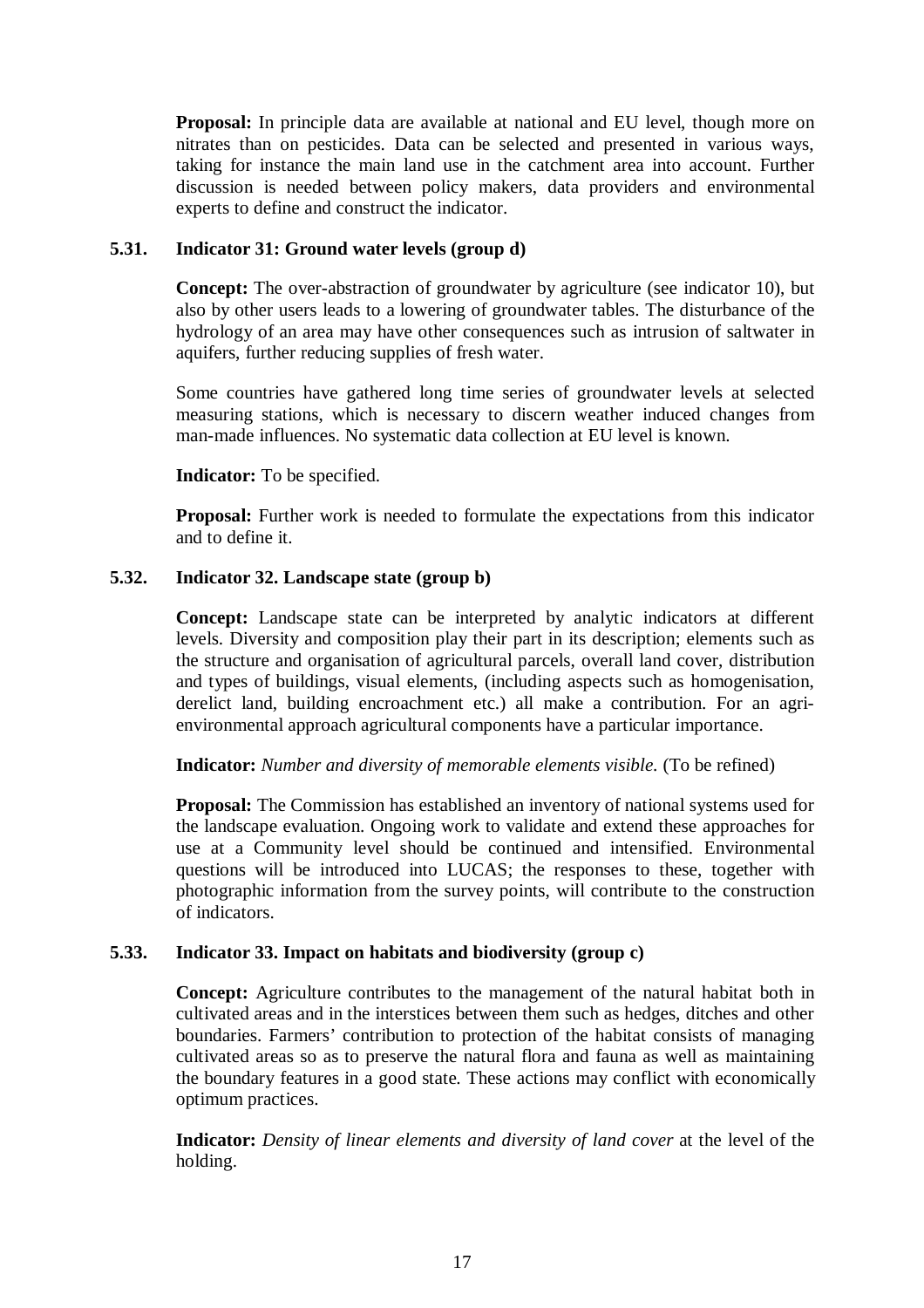**Proposal:** Use of environmental questions in LUCAS and additional questions in FSS. Development of methodologies for estimation of diversity based on FSS data and possible use of Corine Land Cover (CLC) information for spatial redistribution of these data.

# **5.34. Indicator 34: Share of Agriculture in emissions, nitrate contamination, water use (group b)**

**Concept:** Agriculture is but one sector contributing to emissions, contamination and water stress. Assessing the relative contribution of agriculture compared to other sectors is important to evaluate whether targeting agriculture is the most effective way of addressing the problem.

**Indicator:** 1) *Greenhouse gas emissions* by economic sector. 2) *Nitrogen emissions to water* by economic sector. 3) *Water use* by economic sector.

**Proposals:** 1) For greenhouse gases a full dataset is available. 2) There is no simple way of distinguishing nitrates from agriculture from nitrates from other sources. Therefore models will need to be developed to estimate the runoff from agricultural land, the nitrate inputs from (mainly the food) industry and the nitrates from other sources. 3) The current water statistics questionnaires should be completed more exhaustively by Member States.

## **5.35. Indicator 35: Impact on landscape diversity (group c)**

**Concept:** The diversity of landscape is the result of natural conditions, the working of the land, and the interactions between agriculture and other users of land. This diversity should be regarded as a resource and is perceived at a more inclusive level than is the case for habitat.

**Indicator:** *Indices of overall and of agricultural diversity and of their evolution through time.*

**Proposal:** A study of the diversity of land use based on CLC has been undertaken<sup>15</sup>. This approach will be refined using environmental questions and the internal diversity of the network of points in LUCAS. The integration of data on soils together with topographical information and climate data will be used to establish a "natural" baseline of diversity. Matrices of change from LUCAS will permit isolation of the contribution of agriculture to diversity and to its evolution.

## **6. CONCLUSIONS**

## **6.1. General requirements**

The previous section set out the Commission's proposals for each of the indicators proposed in the Communication COM (2000) 20. They include identification of a number of requirements to be met for the definition or calculation of some indicators.

<sup>&</sup>lt;sup>15</sup> From land cover to landscape diversity: European Commission/European Environment Agency joint report, 2000.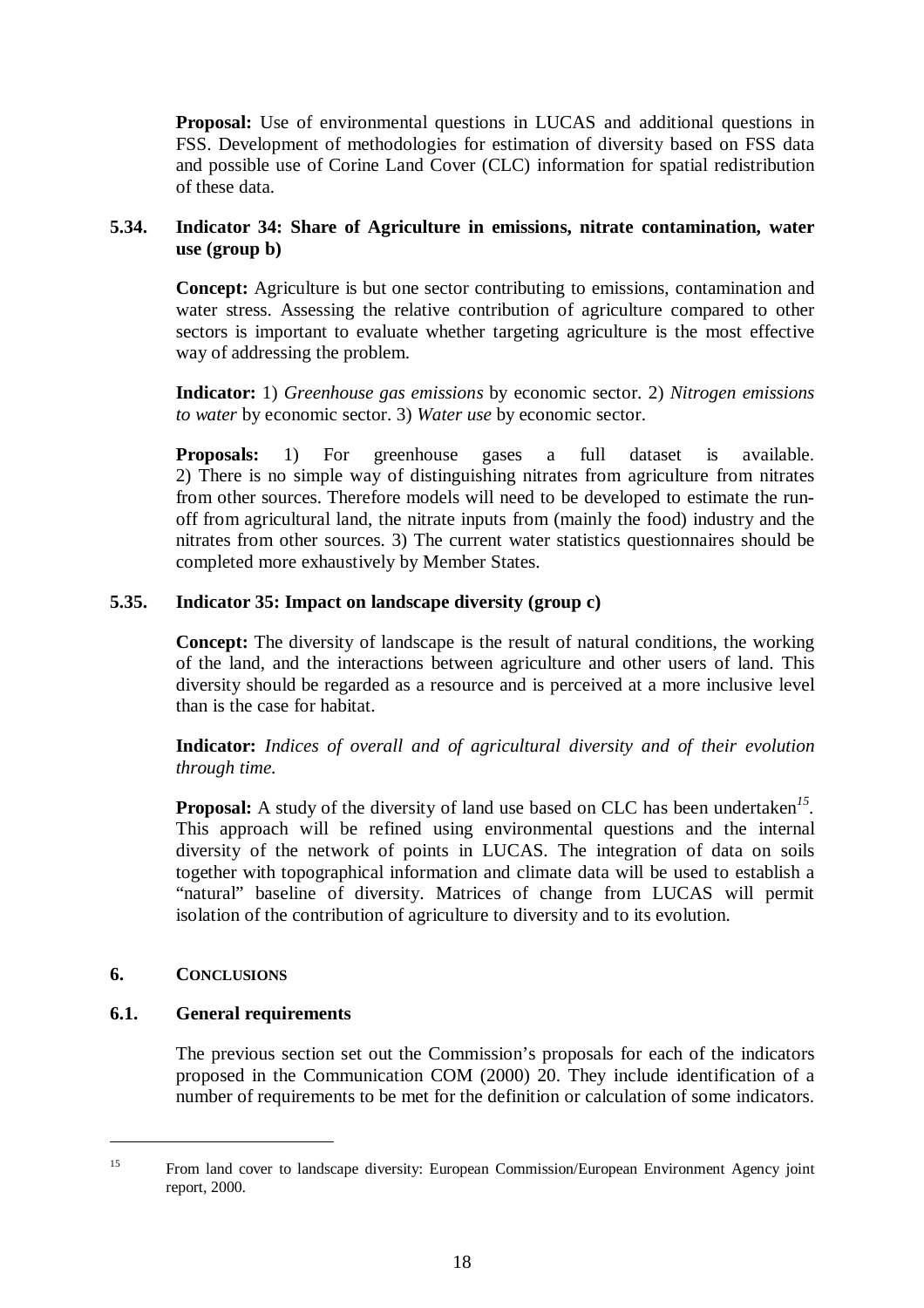These are set out in summary form in the table below. It should be stressed that work on these tasks cannot be confined to the Commission as their successful implementation will require the full participation and commitment of national administrations and other agencies. The timetable and even the feasibility of the work identified will depend critically on the resources allocated to these tasks by all participants. The support of the European Parliament and Council will be indispensable if this endeavour is to make satisfactory progress. "Enlargement of the European Union also has to be taken into account. Following their accession, the new Member States will presumably be able only gradually to work their way up to a full part in the work which has to be done".

### **6.2. Further work (List of Recommendations and Timetable)**

### *6.2.1. Priority*

The Commission will continue to draw the attention of decision-making bodies to the importance of work on agri-environmental indicators and to the need for appropriate resources to be committed to the associated tasks. In particular, efforts to highlight the statistical implications of policy decisions will be reinforced. This will be a continuing exercise.

## *6.2.2. Inventories of data sources*

The European Statistical System network for agricultural statistics is being used (via the regular programme of Working Party meetings) to update and complete the inventories of data sources relating to agri-environmental issues in Member States and in Candidate Countries. This inventory will cover all relevant data sources and not to be confined to traditional statistical sources.

### *6.2.3. Survey coverage of Farm Structure Survey and Farm Accountancy Data Network*

The coverage of environmental characteristics by these two data sources will be kept under continuing review. This review is an ongoing process for the Farm Accountancy Data Network. The characteristics for the Farm Structure Survey are reviewed on the occasion of each survey. Examination of the Commission's proposals for the 2003 survey will be completed during the first half of 2001.

### *6.2.4. Geographic resolution*

Proposals for an evaluation project to study redistribution of existing data to a more environmentally meaningful geographic presentation have been drawn up. First results are expected in 2002.

## *6.2.5. Administrative data*

The analysis in preceding sections of this Communication leads to the conclusion that the use of administrative data represents the most cost effective solution for the calculation of a number of indicators. Availability of administrative data for statistical purposes is frequently restricted by legislation. Proposals for changes to such legislation will be brought forward by the Commission. Since these changes will be subject to co-decision the views of Council and the Parliament on this analysis and their support for the approach proposed will be vital.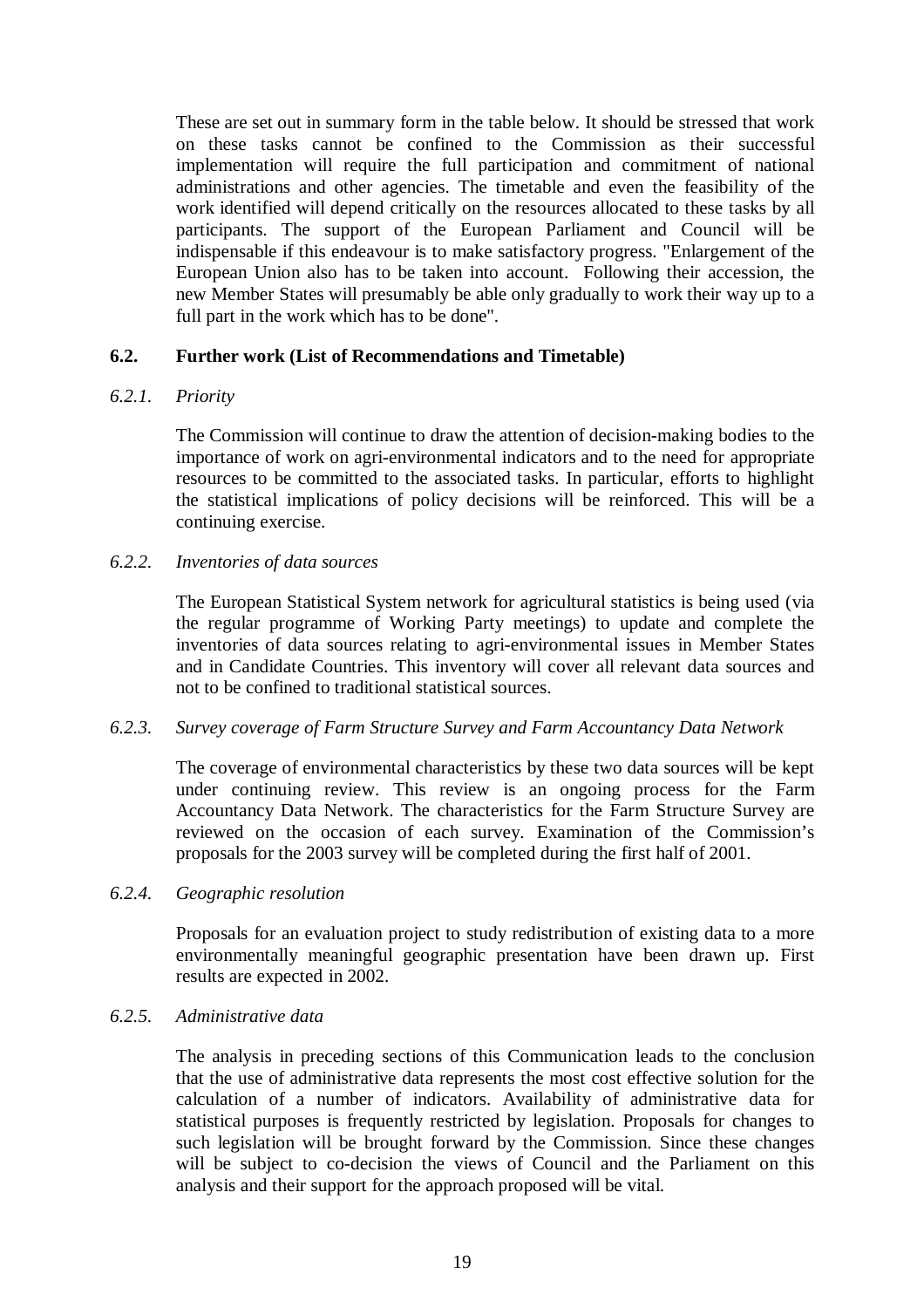The technical issues involved in useful linkage of administrative and statistical data will be further studied and proposals made. In particular, the need to report administrative data in a structure consistent with the statistical system, especially with respect to the physical unit of reporting, should be emphasised so that further analysis and cross-checking will be possible.

The close collaboration which already exists between administrators and statisticians in relation to the management of statistical sources will be extended to the specifications of new and existing administrative sources.

### *6.2.6. Pilot studies and research*

For a number of indicators, pilot studies or further research, have been identified as the best approach to making further progress. These are indicated in the text and in the summary table below.